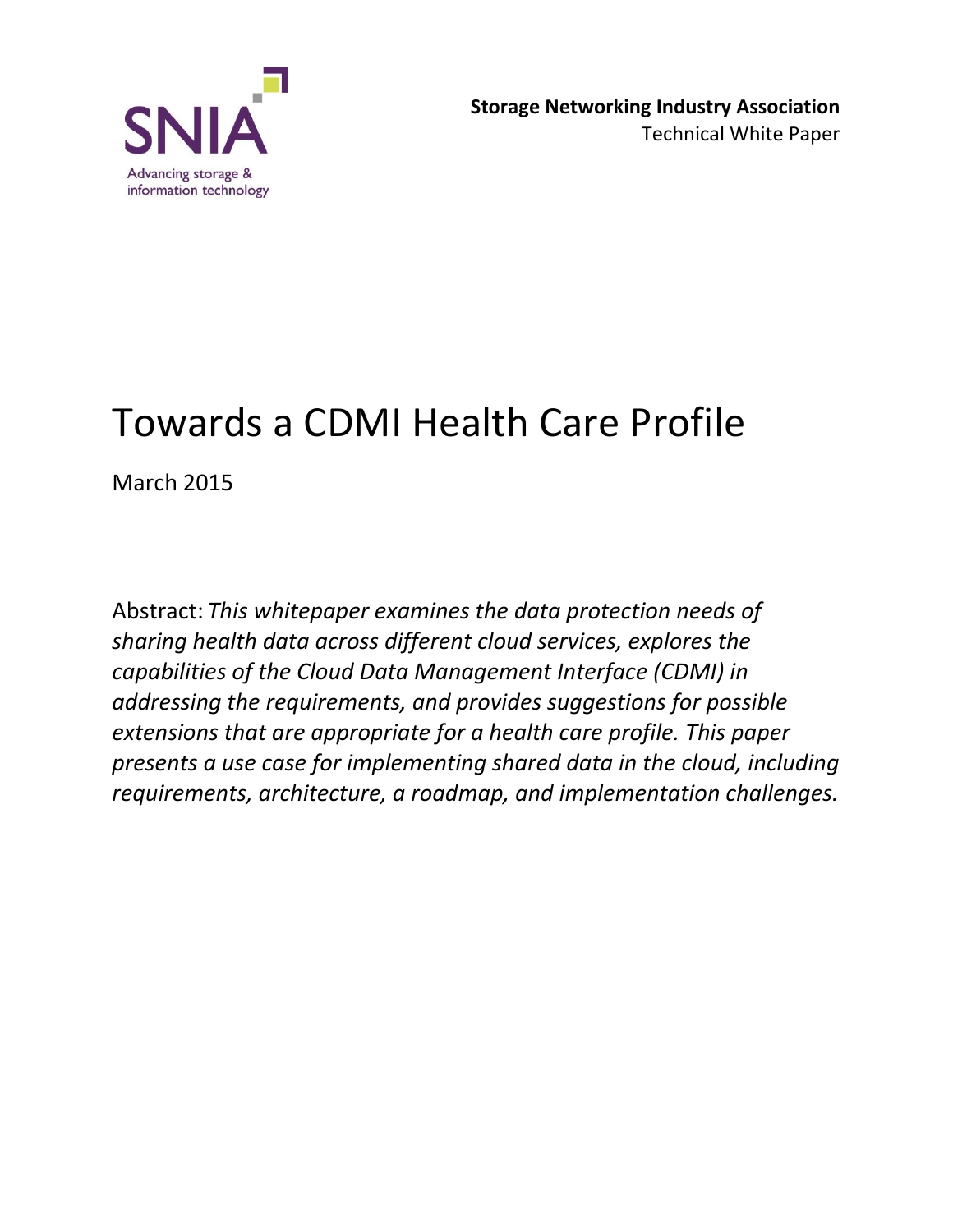### USAGE

The SNIA hereby grants permission for individuals to use this document for personal use only, and for corporations and other business entities to use this document for internal use only (including internal copying, distribution, and display) provided that:

- 1. Any text, diagram, chart, table or definition reproduced shall be reproduced in its entirety with no alteration, and,
- 2. Any document, printed or electronic, in which material from this document (or any portion hereof) is reproduced shall acknowledge the SNIA copyright on that material, and shall credit the SNIA for granting permission for its reuse.

Other than as explicitly provided above, you may not make any commercial use of this document, sell any or this entire document, or distribute this document to third parties. All rights not explicitly granted are expressly reserved to SNIA.

Permission to use this document for purposes other than those enumerated above may be requested by e-mailing tcmd@snia.org. Please include the identity of the requesting individual and/or company and a brief description of the purpose, nature, and scope of the requested use.

All code fragments, scripts, data tables, and sample code in this SNIA document are made available under the following license:

BSD 3-Clause Software License Copyright © 2015, The Storage Networking Industry Association.

Redistribution and use in source and binary forms, with or without modification, are permitted provided that the following conditions are met:

- Redistributions of source code must retain the above copyright notice, this list of conditions and the following disclaimer.
- Redistributions in binary form must reproduce the above copyright notice, this list of conditions and the following disclaimer in the documentation and/or other materials provided with the distribution.
- Neither the name of The Storage Networking Industry Association (SNIA) nor the names of its contributors may be used to endorse or promote products derived from this software without specific prior written permission.

THIS SOFTWARE IS PROVIDED BY THE COPYRIGHT HOLDERS AND CONTRIBUTORS "AS IS" AND ANY EXPRESS OR IMPLIED WARRANTIES, INCLUDING, BUT NOT LIMITED TO, THE IMPLIED WARRANTIES OF MERCHANTABILITY AND FITNESS FOR A PARTICULAR PURPOSE ARE DISCLAIMED. IN NO EVENT SHALL THE COPYRIGHT OWNER OR CONTRIBUTORS BE LIABLE FOR ANY DIRECT, INDIRECT, INCIDENTAL, SPECIAL, EXEMPLARY, OR CONSEQUENTIAL DAMAGES (INCLUDING, BUT NOT LIMITED TO, PROCUREMENT OF SUBSTITUTE GOODS OR SERVICES; LOSS OF USE, DATA, OR PROFITS; OR BUSINESS INTERRUPTION) HOWEVER CAUSED AND ON ANY THEORY OF LIABILITY, WHETHER IN CONTRACT, STRICT LIABILITY, OR TORT (INCLUDING NEGLIGENCE OR OTHERWISE) ARISING IN ANY WAY OUT OF THE USE OF THIS SOFTWARE, EVEN IF ADVISED OF THE POSSIBILITY OF SUCH DAMAGE.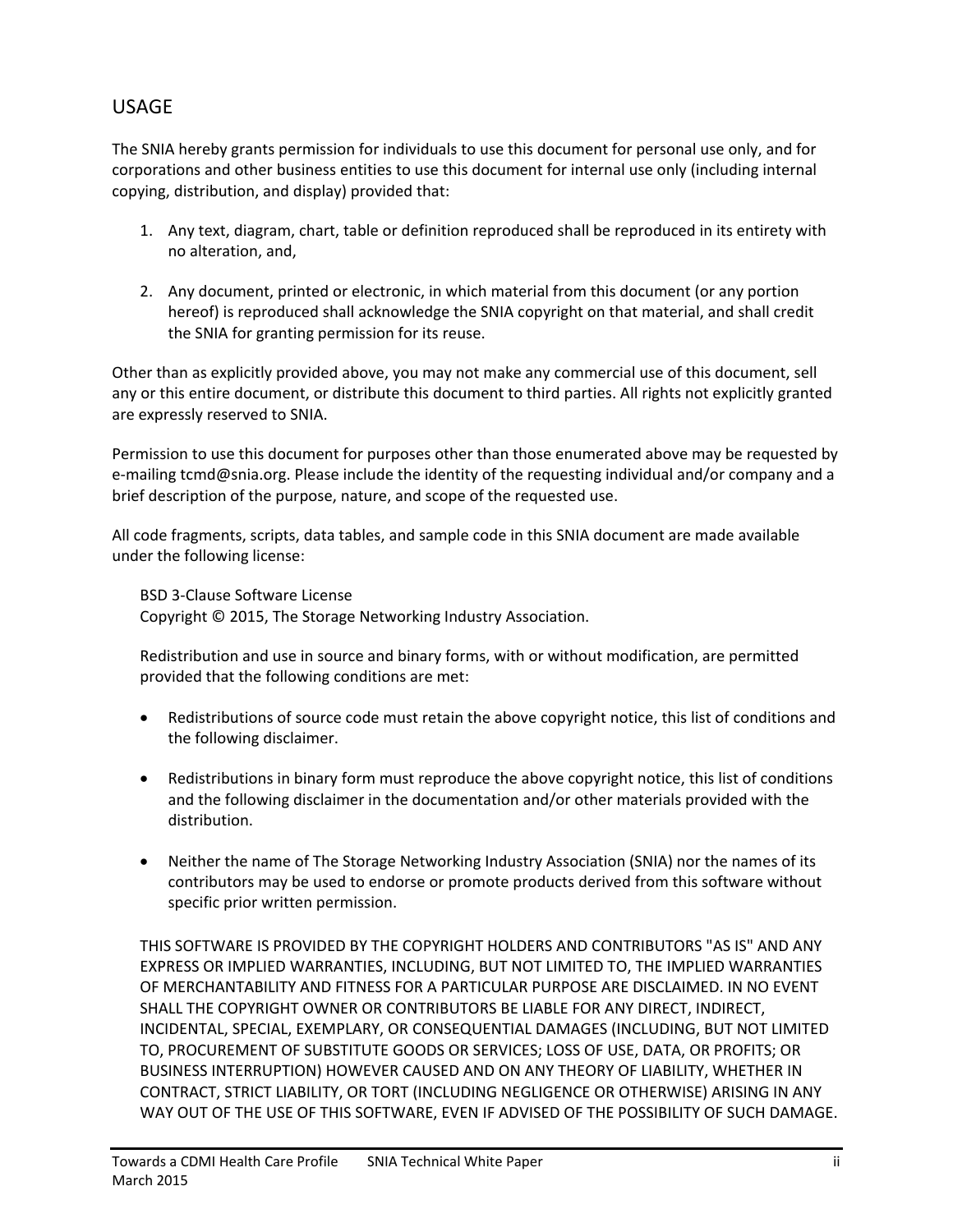### DISCLAIMER

The information contained in this publication is subject to change without notice. The SNIA makes no warranty of any kind with regard to this specification, including, but not limited to, the implied warranties of merchantability and fitness for a particular purpose. The SNIA shall not be liable for errors contained herein or for incidental or consequential damages in connection with the furnishing, performance, or use of this specification.

Suggestions for revisions should be directed to http://www.snia.org/feedback/.

Copyright © 2015 SNIA. All rights reserved. All other trademarks or registered trademarks are the property of their respective owners.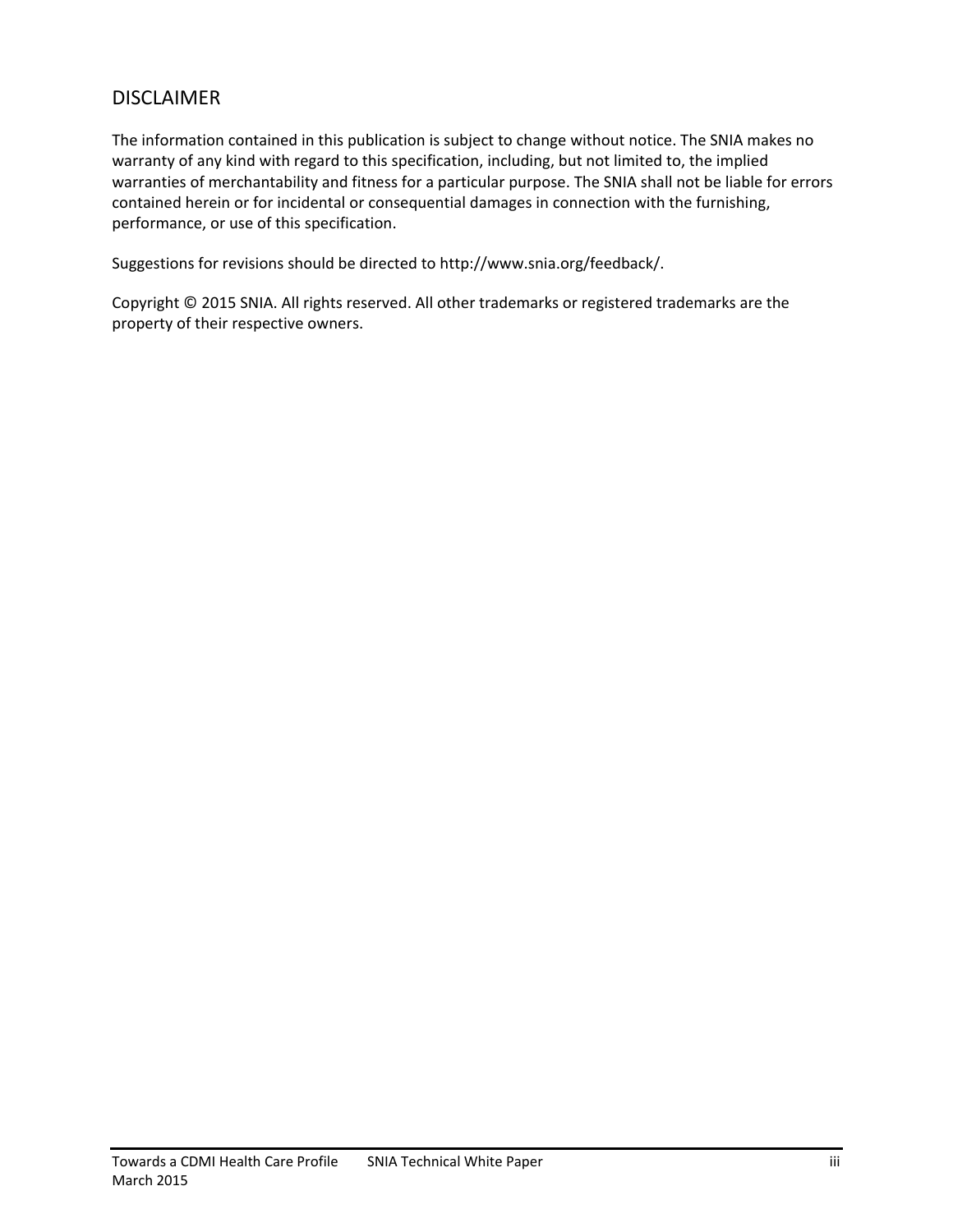# Contents

| $\mathbf{1}$ . |  |
|----------------|--|
| 2.             |  |
| 3.             |  |
| 4.             |  |
|                |  |
| 5.             |  |
|                |  |
| 6.             |  |
|                |  |
| 7 <sub>1</sub> |  |
| 8.             |  |

# Figures

| Figure 4. Health data protection use case with delegation of access control information17 |  |
|-------------------------------------------------------------------------------------------|--|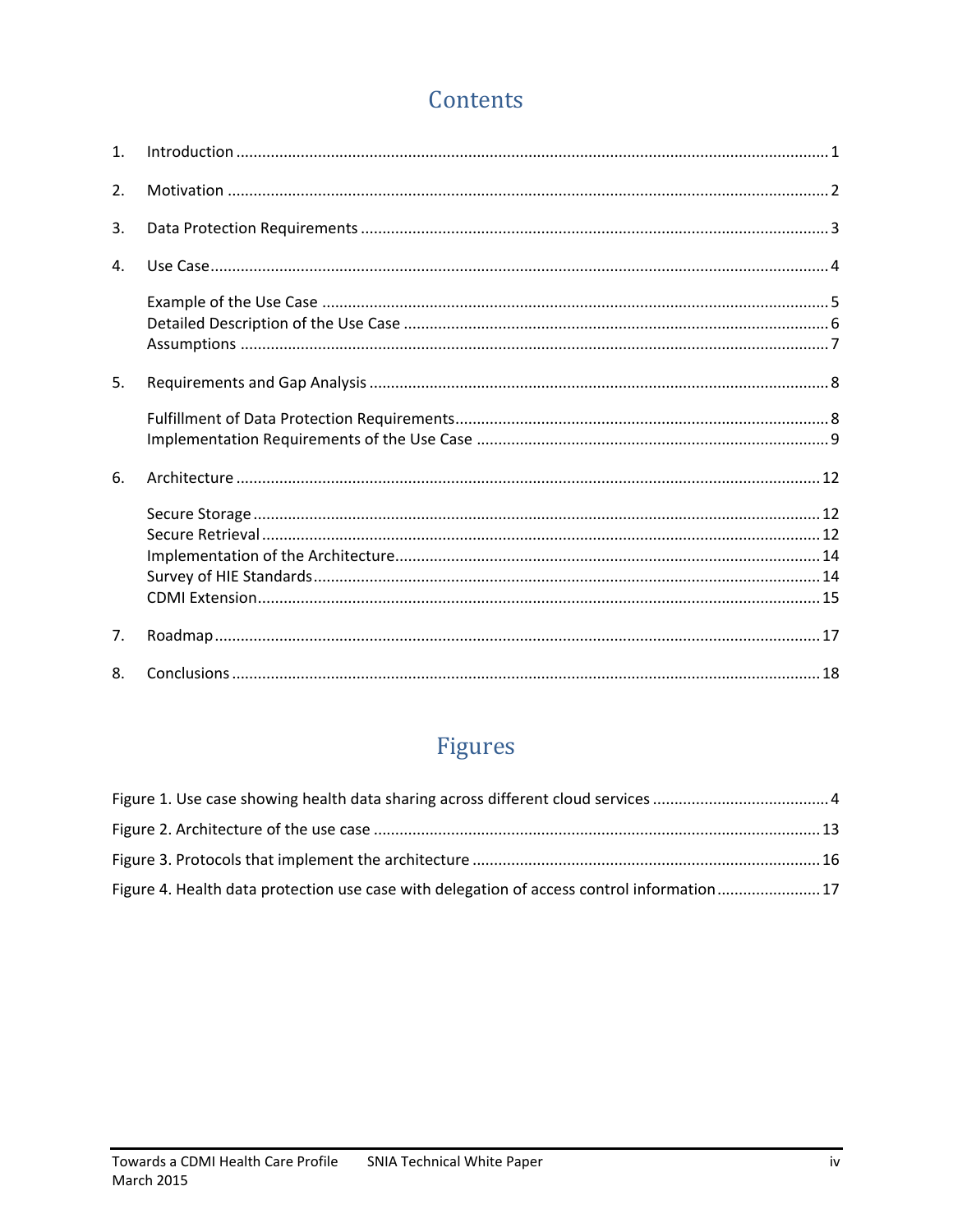# <span id="page-4-0"></span>**1. Introduction**

Cloud computing services have received a great deal of attention and interest for addressing data storage and management. This is mainly due to the flexibility of cloud services that offer payment structures for data management and computation services to cloud customers according to the consumed resources. In addition, cloud services minimize the effort for cloud customers to create and maintain any computation and storage resources, which is a great advantage for the customers.

Rapid growth in deploying cloud computing requires advancing cloud technologies to improve cloud services. The advancement solutions provide a wider range of functionalities for customers, which enable them to have efficient and secure interactions with cloud services. SNIA is one of the standardization organizations that is active in developing new technologies in this domain. One of the main efforts of this organization is to provide appropriate interfaces that allow communication with cloud services. More specifically, SNIA provides solutions to store, manage, and retrieve data to and from cloud storage services. Cloud Data Management Interface (CDMI) is one of SNIA's standards that has been developed for cloud data management solutions.

CDMI has been designed to address API requirements for any type of cloud storage services. However, next to the generic requirements, each cloud service has specific needs that are specific to the use cases and deployment scenarios. One important class of such scenarios is focused on electronic health care services. In these services, health data is stored and shared among several clients and cloud services to streamline access to the health data. Sharing health data among a large number of cloud clients, such as doctors and health care organizations, can lead to a more accurate and efficient diagnosis of each patient. However, these use cases raise concerns over the security and privacy of the health data. As such, the data management standard must be equipped with countermeasures that protect the privacy and security of health data.

The purpose of this whitepaper is first to take a deeper look into the data protection needs of sharing health data across different cloud services. Then, this paper explores the capabilities of CDMI in addressing the requirements and provides suggestions for possible extensions that are appropriate for a health care profile.

The rest of this whitepaper is organized as follows:

- Section 2 explains the motivations for protecting health data.
- Section 3 describes health data protection requirements.
- Section 4 presents a use case that promotes the deployment of health data protection.
- Section 5 analyzes the requirements and implementation aspects of the use case.
- Section 6 presents the architecture of the use case and gives a survey of security health care standards along with the extension prospect of CDMI.
- Section 7 describes the roadmap, including a future use case and the challenges of implementation.
- Section 8 presents the conclusions.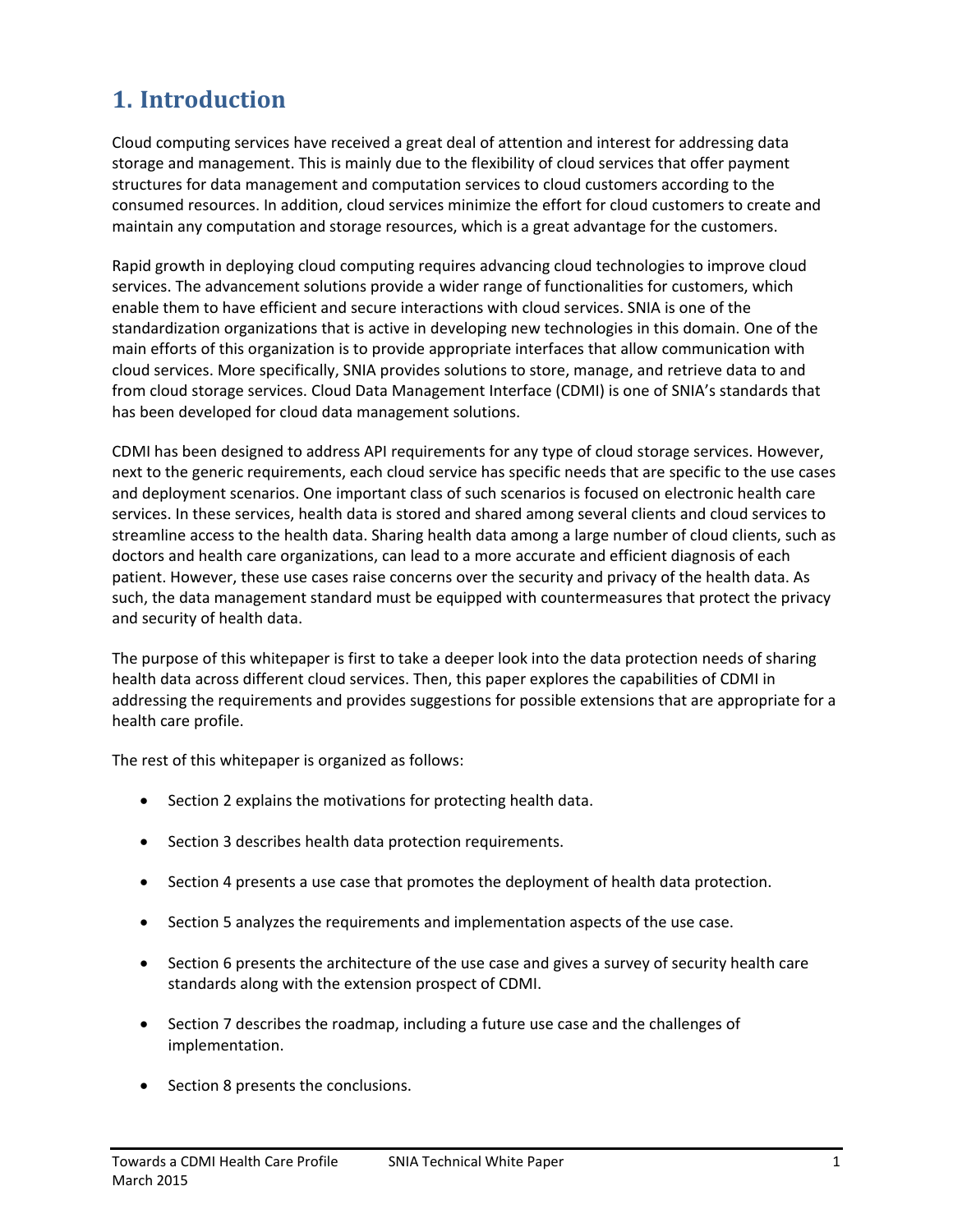# <span id="page-5-0"></span>**2. Motivation**

To improve the quality of health care services, there has been a huge effort and tendency in replacing paper-based health care systems with electronic data. While electronically storing and sharing health data substantially improves the efficiency and reliability of accessing the data, it enhances the risk of compromising patient privacy. Health data gives information about the disease history and medical records of patients, and thus should be treated as highly sensitive. In addition, in many applications, the electronic health data is required to be exchanged across various storage systems and jurisdictions, which are located in different countries. This underlines the importance of the compliance of the health data services with both national and global privacy and security laws and regulations. These regulations oblige the health care system to protect the data from unauthorized access and provide guidelines and rules for the data protection.

The data protection laws and regulations, which are briefly described below, give an insight for the legal issues of protecting health data.

- The [General Data Protection Regulation](http://www.europarl.europa.eu/sides/getDoc.do?pubRef=-//EP//TEXT+TA+P7-TA-2014-0212+0+DOC+XML+V0//EN) (GDPR), which has been approved by the European Union, specifies how to protect personal data globally. This regulation provides strong privacy requirements on the health data. Under this regulation, the health data should be stored in encrypted form, and it must not be possible to link the data to individuals without additional information. The patient should be able to control how much of his or her data is revealed to data requestors according to the purpose of access. GDPR also defines the responsibilities of personal data protection, retention time, enforcement of data owner consent, security features of the database that stores data, and deletion of data. Additionally, GDPR specifies the fines for violating the regulations.
- The [Health Insurance Portability and Accountability Act](http://www.hhs.gov/ocr/privacy/) (HIPAA) regulations, which have been approved by the government of the United States, defines the requirements for the security and privacy of patient's data from privacy violations, abuse, and fraud. These regulations specify both physical and electronic safeguards to protect medical records. From a privacy point of view, HIPAA allows disclosure of the data only if it is de-identified and permission from the data owner has been collected. HIPAA specifies how the access policies for the health data should be created.
- The Standard Contractual Clauses for the Transfer of Personal Data to Third Countries regulations were developed under the [Directive 95/46/EC of the European Parliament](https://www.dataprotection.ie/docs/EU-Directive-95-46-EC/89.htm) and of the Council. These regulations provide contractual clauses on using appropriate authorization, and they outline safeguards for transferring data to third countries that do not meet adequate data protection requirements. An amendment was defined in 2004 that introduces an alternative set of standard contractual clauses for transferring personal data to third countries.

In addition to the international data protection legislations, national regulations have been defined that provide better legislations according to the local laws, systems, and culture. For example, in the Netherlands, the Law Protection of Personal Details defines rules and procedures for processing personal data. This legislation defines who can access personal data, such as health data of patients, and for what purposes. In another example, Norway has the Personal Health Data Filing System Act. The purpose of this act is to contribute towards providing public health services and the public health administration with information and knowledge without violating the right to privacy to ensure that medical assistance may be provided in an adequate, effective manner.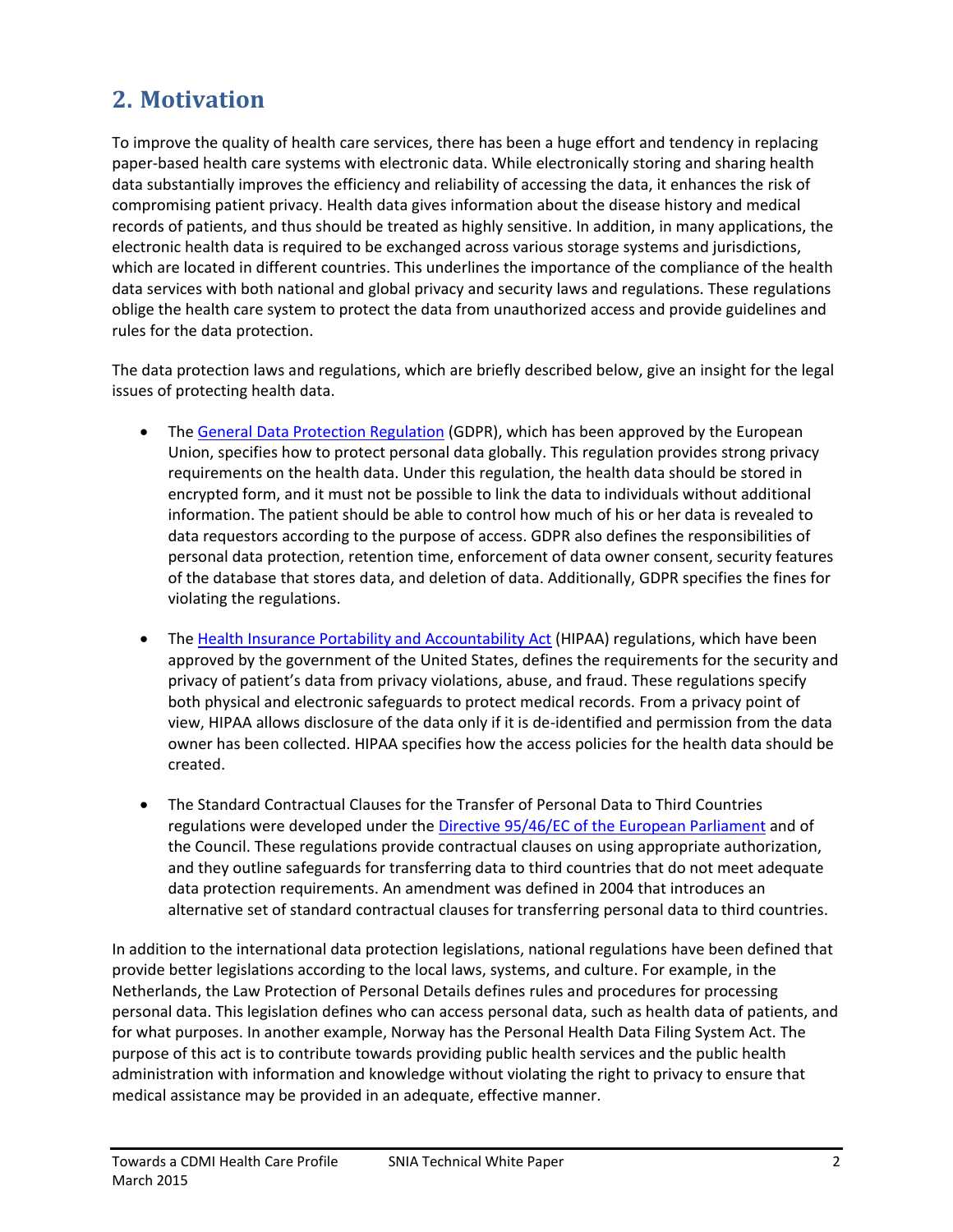# <span id="page-6-0"></span>**3. Data Protection Requirements**

Before describing the data protection requirements, the definition of data protection from the view of health data should be given. Data protection is referred to as "preserving the confidentiality, integrity, and availability of the health data." Data protection should also preserve the privacy of the patients in such a way that revealing the data to other data requestors is performed only with patient consent. To achieve health data protection, the following requirements should be satisfied.

- The platform and infrastructure used for storing, retrieving, and processing data should be well protected from cyber-attacks (cyber security).
- Data content should be kept hidden except for authorized users (data confidentiality).
- Data should be protected against any unauthorized modifications (data integrity).
- Data protection mechanisms should not be enforced by one party only (separation of duties).
- Every party involved in data management should be uniquely identified (authentication).
- Every party requesting access to the data should be authorized according to applicable policies (authorization).
- The privacy of the patient should be protected by enforcing the patient consent profile (privacy preserving).
- All of the transactions to request the data should be securely logged so that they can be audited if necessary (accountability).

In addition to the above-mentioned requirements, in health domains, the health data must be divided into several parts in such a way that each part of the data is encrypted using a different encryption key. In addition, different access policy rules should be created for each part of the data. Health data must be divided because health data are usually accessed by a wide variety of medical staff members with different backgrounds, positions, and responsibilities. For example, administrative members are allowed to read administrative data like costs, patient address, and billing information of treatments, but should not be allowed to read the content of the medical records. Therefore, division of the data simplifies protecting the data and limits the leakage of information about the data.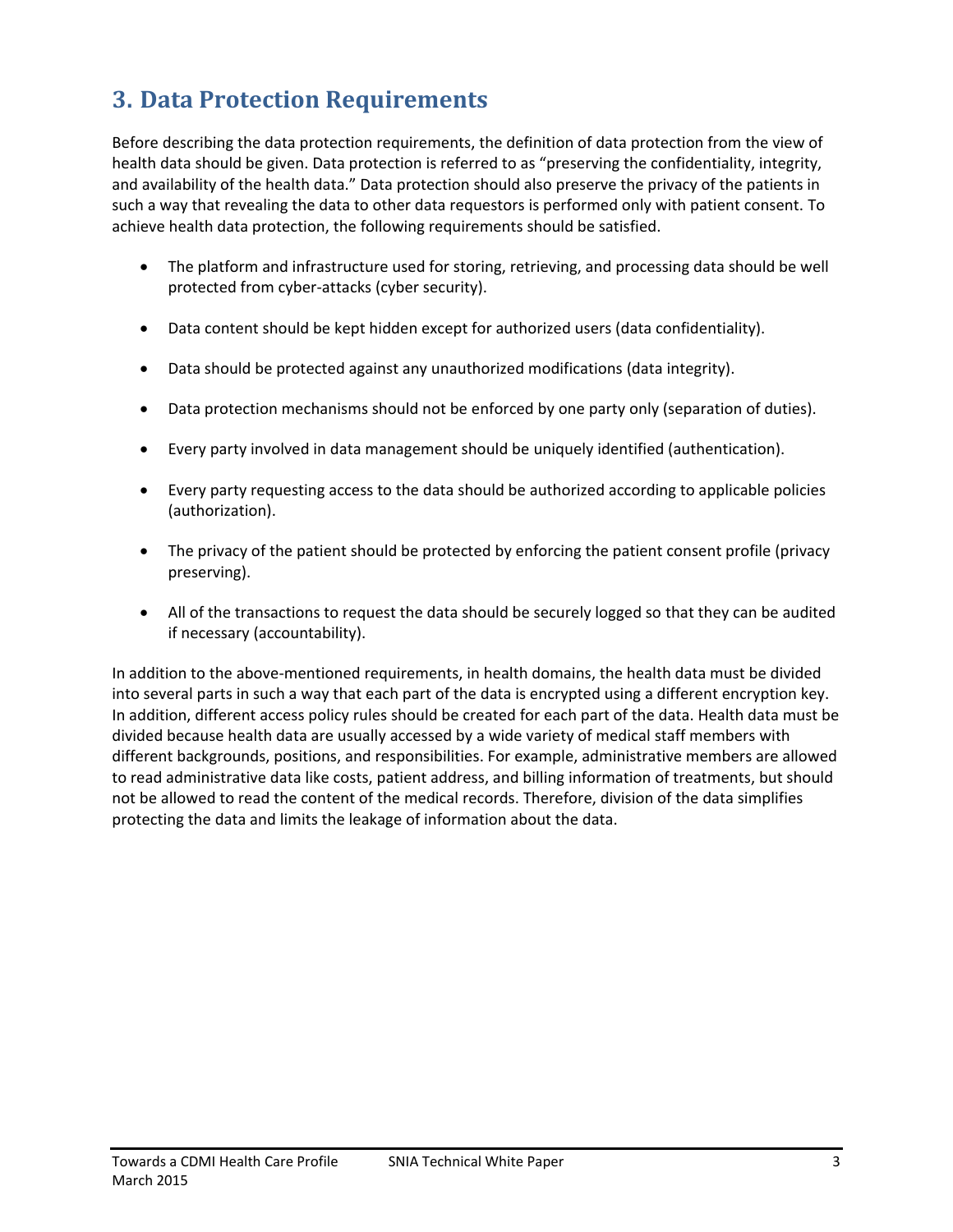# <span id="page-7-0"></span>**4. Use Case**

First, we present a use case that promotes deploying appropriate security mechanisms to protect health data of patients (see [Figure 1\)](#page-7-1). Next, we focus on how data protection can be achieved for this use case.



**Figure 1. Use case showing health data sharing across different cloud services**

<span id="page-7-1"></span>This use case consists of the following actors:

- A patient who, together with some medical staff, stores and manages health data using a cloud service (for example, an Electronic Health Records (EHR) system)
- A patient client, which is a server that is responsible for protecting patient data by performing the required data protection computations on behalf of the patient
- Two cloud services (Cloud Service A and Cloud Service B) that provide storage facilities and share data with each other
- A data requester, who is a client of Cloud Service B and requests access to the data (for example, a doctor)
- A key management service, which stores and manages decryption keys to use for data encryption. The key management service has an administration that is distinct from the cloud services.

In this use case, a patient stores data in encrypted form in Cloud Service A. A data requestor from Cloud Service B requests access to the data. The encrypted data is provided to Cloud Service B once requested. If the data requestor is authorized according to the patient consent and access policies, the patient client sends to Cloud Service B the decryption key of the data. Cloud Service B decrypts and sends the data to the data requestor. A practical example and more detailed description of the use case are given below.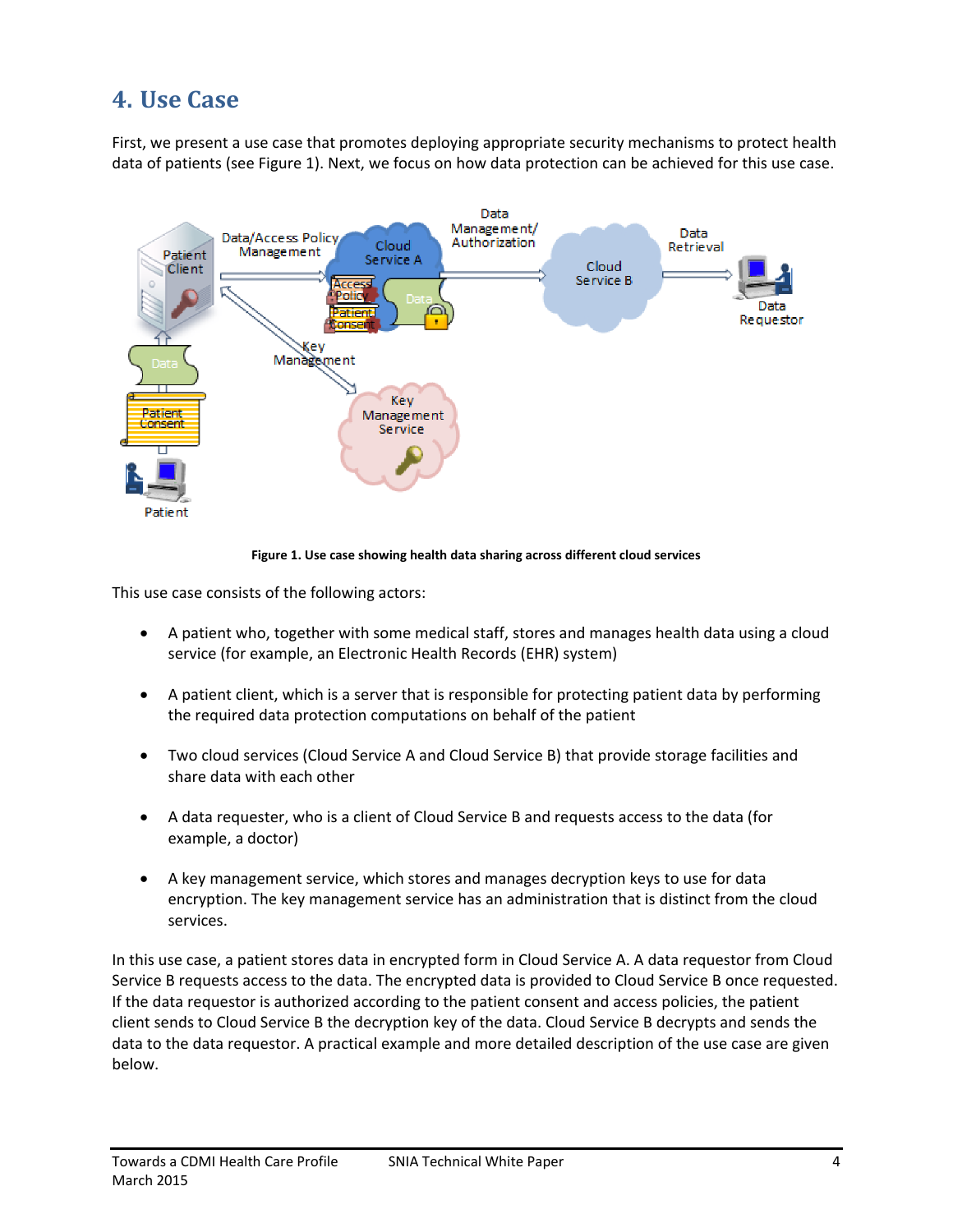# <span id="page-8-0"></span>**Example of the Use Case**

Assume that the EHR services of France and the United States agree to share medical records of patients with each other. The advantage of this sharing would be to help health care centers of either country to access the medical records of the patients coming from the other country for a more accurate and reliable treatment. In the initial step, the EHR services of France and the United States create a contractual pre-agreement on how to proceed and treat the requested medical records. The contractual pre-agreement includes the type of the credentials and attributes required for authorization and a list of the hospitals that are trusted by the EHR services. The pre-agreement also includes the usage policies, which specify the period of time that the records can be used and how they should be protected after sharing the medical records. The pre-agreement also specifies how the hospital that is hosting the medical records enforces the access policies.

Having completed the pre-agreement phase, hospitals send the medical records of their patients in encrypted form to the EHR service. The corresponding decryption key is stored at a key management service that is managed in a distinct domain, separate from the EHR service. As such, the EHR service cannot read the content of the medical records. In addition, for each medical record item, an administrative data item is created where only the administrators are allowed access. This data item includes the financial and personal information of the patient as well as some information to track the data, but this information should not contain any information related to the health history of the patient. For the storage on the EHR service, the administrative item is encrypted using a key that is different from the medical record item. Such separate encryption ensures that the administrators cannot access the contents of medical records.

The hospitals are responsible for protecting the medical records from unauthorized access. To protect the data, the hospital creates access policies for each data item that states which hospitals and medical staff members with what roles are allowed to access the data. The hospital also allows patients to create a consent profile that states for what purposes the medical records are allowed to be revealed to the authorized requestors. For instance, the patient could create a list that excludes a number of medical staff members from accessing the medical records, even if those medical staff members meet the authorization requirements. The reason for creating the exception list could be that the patient does not want some friends or family members to access the medical records. The patient consent profile also includes all of the privacy preferences of the patient, such as specific medical staff members who are not permitted to get the data.

Now assume that a hospital from the United States wants to access the medical records of a French patient. To get the required records, the U.S. hospital sends an access request to the U.S.-based EHR service. The access request includes the credentials of the data requestor according to the preagreement. The U.S.-based EHR service first validates the credentials and then checks whether the requestor is permitted to access medical records from the France hospital. This access policy enforcement can be regarded as the first layer of controlling access to the data, where only the eligibility of the requestor to request access to the France-based EHR is checked. If the data requestor is eligible, the U.S.-based EHR service queries and retrieves the attributes of the data requestor from a local U.S.-based identity provider. The EHR service then sends an access request to the France-based EHR system. The access request includes the attributes of the requesting hospital and the requesting medical staff member. Before sending the access request, proper translations, linguistically and semantically, are performed.

Having received the access request, the France-based EHR service sends the requested encrypted data to the U.S.-based EHR service. To provide the data decryption key, the France-based EHR service forwards the access request along with the access policies and patient consent profile, which are stored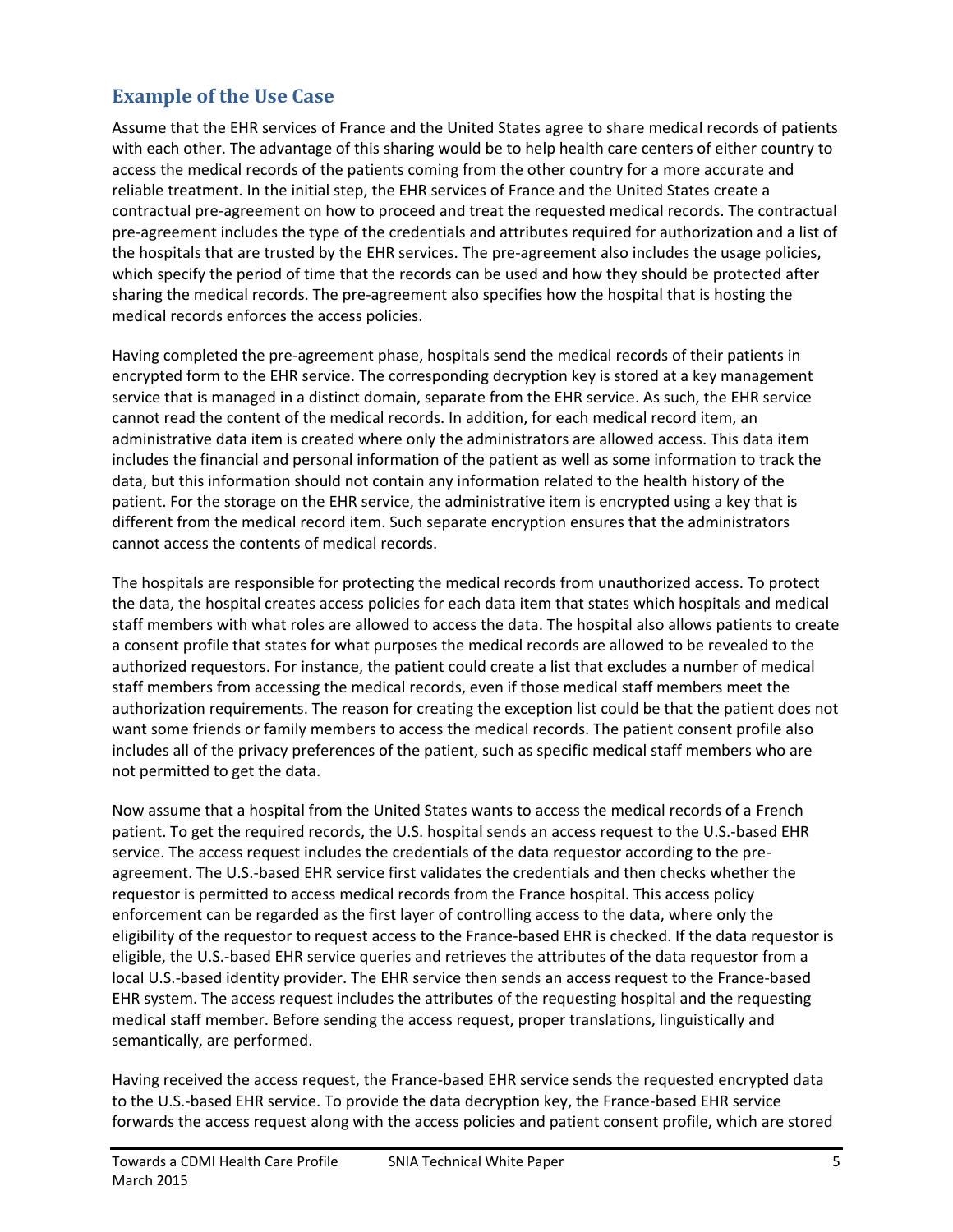in encrypted form, to the France-based hospital. This hospital is responsible for protecting the French patient.

The hospital decrypts and checks the integrity of the access policies and the patient consent. In this case, the U.S.-based hospital and the medical staff who requested access to the data are authorized, and the French hospital retrieves the data decryption key from the key management service. The authorization process is performed by evaluating the access policies and the patient consent against the attributes of the requesting hospital, the requesting medical staff, and the purpose of access. In addition, the hospital decides whether the data decryption key of the medical records or the administrative data is retrieved. To limit the leakage of information about the requested data, the data decryption key is encrypted using the public key of the U.S.-based EHR service.

After the U.S.-based EHR service receives the data decryption key that is wrapped by the public key, the data decryption key is decrypted. Then the requested data is decrypted and sent back to the requesting hospital. The U.S.-based EHR service then erases the data decryption key according to the time to live (TTL) value to ensure that the data will not be accessible by any other parties. The TTL value is the time duration that is allowed by either service to keep the received data decryption key and is defined in the contract (see [Assumption 1\)](#page-10-1). After elapsing TTL, the decryption key should be deleted. To confirm that the data decryption key has been deleted, the U.S.-based EHR service sends a message to the Francebased EHR service, which stores the message in the audit logs.

# <span id="page-9-0"></span>**Detailed Description of the Use Case**

A patient sends his or her health data with the names of medical staff to the patient client. The patient also sends his or her consent profile to the patient client specifying the privacy preferences to access the health data. The patient client associates access control policies to the health data, which specifies which data requestors are permitted to access the data. The access policies are created according to the content of the data, applicable laws and regulations, and system policies. The patient client generates a unique encryption key and encrypts the health data. The patient client encrypts and signs the access policies and the patient consent profile using its secret key and sends them, together with the encrypted data, to Cloud Service A. The patient client stores the decryption key of the data to the key management service.

A data requestor sends an access request to Cloud Service B. The data requestor is authenticated by Cloud Service B. If the data requestor and the requested health center are authorized to request data from Cloud Service A, the access request and all of the authentication information of the data requestor are sent to Cloud Service A. Given the access request, Cloud Service A sends the encrypted data to Cloud Service B. Cloud Service A sends the access request and information of the data requestor, along with the encrypted access policies, patient consent, and their signatures to the patient client. The patient client decrypts and verifies the integrity of the access policies and the patient consent profile. The patient client enforces the patient consent and access policies. If the data requestor is authorized, the patient client retrieves the decryption key from the key management service. The patient client encrypts the decryption key using the public key of Cloud Service B and forwards the encrypted decryption key to Cloud Storage B via Cloud Service A. Cloud Service B decrypts the decryption key using its private key and decrypts the data. Cloud Service B sends the data to the data requestor using a secure channel. Cloud Service B erases the data and sends a deletion confirmation to Cloud Service A. Cloud Service A securely logs the deletion signal.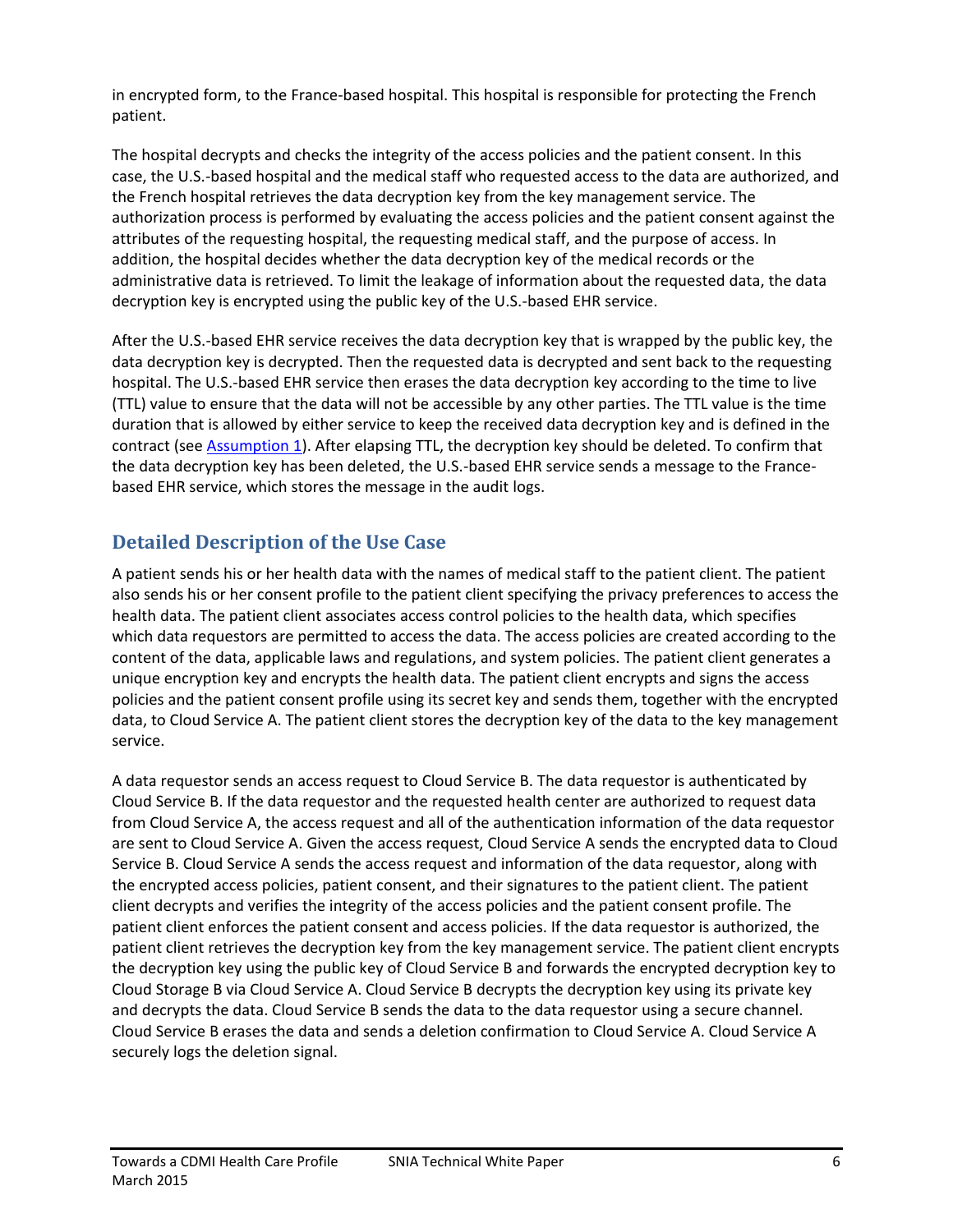# <span id="page-10-0"></span>**Assumptions**

<span id="page-10-1"></span>The use case that we presented above is based on a number of assumptions, which are described below.

- **Assumption 1.** A contractual agreement between the EHR services of the U.S. and France is made to specify what health centers are eligible to access the data, what attributes should be transmitted for the access request, and what the usage policy is for using data after granting access. As part of the data usage policy, a TTL value is agreed to that specifies how long a data decryption key can be stored after receiving it from the other EHR service. After passing the TTL time, the data decryption key should be properly deleted.
- <span id="page-10-2"></span> **Assumption 2**. The patient client is the entity that is responsible for protecting the patient data and thus can be fully trusted by the patient. The patient client is also assumed to be equipped with sufficient computational resources to handle all of the required computations. In EHR systems, the patient client is a software service running on the servers of the hospital. For Personal Health Record (PHR) systems, the patient client is a data protection program running on the machines of the patient.
- **Assumption 3**. The health data of the patient is created at the location of the patient client, and therefore, no protocol is required to send the data to the patient client.
- **Assumption 4**. The patient consent profile can be created and managed using mail or any paperbased forms. Therefore, no electronic protocol is needed to handle consent management.
- **Assumption 5.** The health data is divided into two parts. The first part consists of the medical records, and the second part consists of the administrative information about the patient. These pieces of data are encrypted using different keys.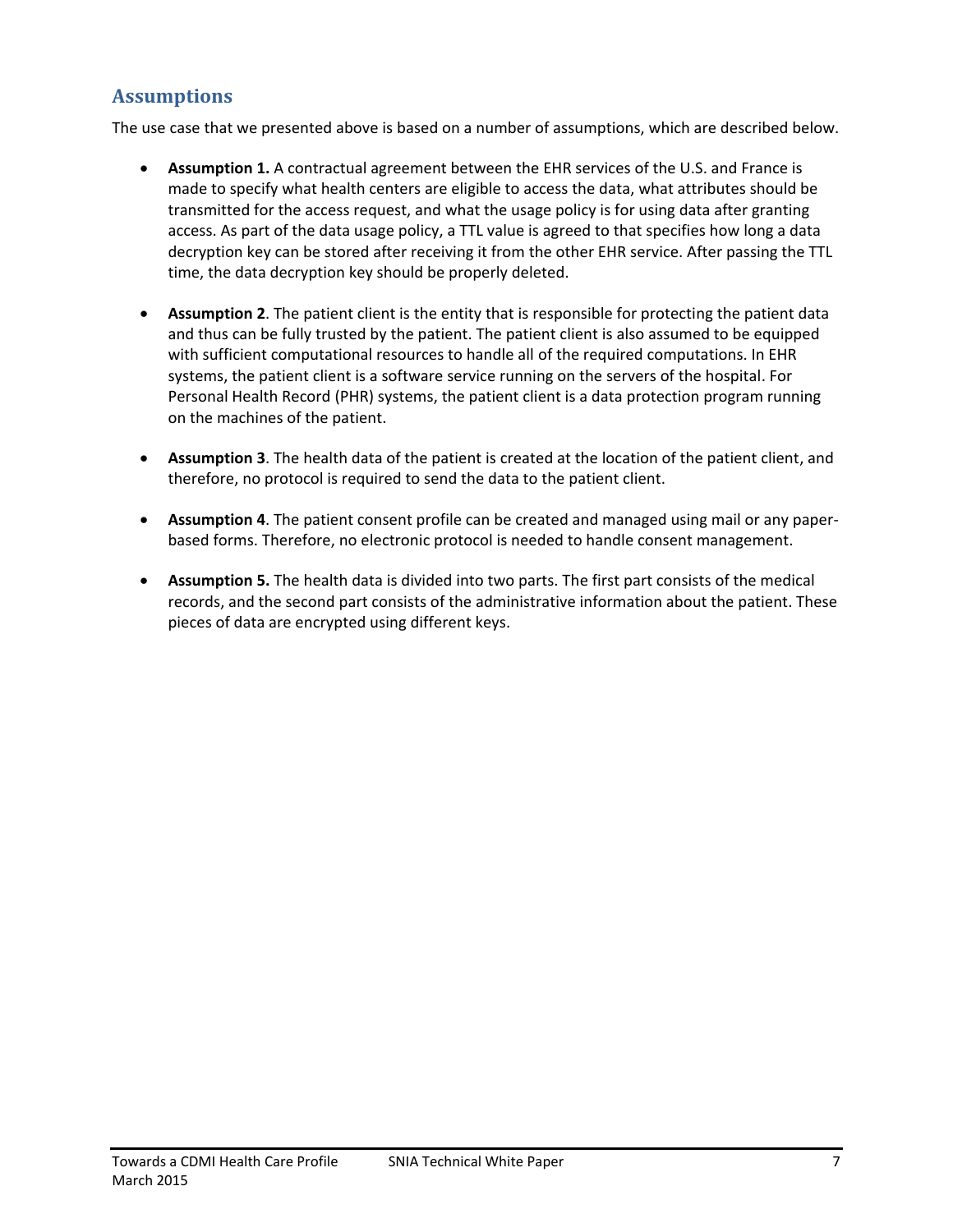# <span id="page-11-0"></span>**5. Requirements and Gap Analysis**

In this section, the use case is analyzed further from the aspects of meeting data protection requirements and implementations. Also investigated is to what extent SNIA can address the implementation.

## <span id="page-11-1"></span>**Fulfillment of Data Protection Requirements**

The data protection requirements are explained in Section [3.](#page-6-0) This section explains how these requirements can be fulfilled in the use case.

#### *Cyber security*

All of the actors of this use case should deploy appropriate countermeasures against cyber-attacks. The details of the countermeasures are out of the scope of this whitepaper.

#### *Data confidentiality*

The data is encrypted by the patient client and remains encrypted except for authorized data requestors. To provide the data decryption key to the data requestor, the data decryption key is wrapped with an encryption key that allows only Cloud Service B to decrypt. Cloud Service B also transfers the data to the data requestor via a secure channel that encrypts data at transit (such as HTTPS). Therefore, assuming that Cloud Service B erases the decryption key after the data requestor receives the data, end-to-end encryption is achieved from the patient client to the data requestor. As mentioned in the use case, each data item has a unique decryption key, which limits the loss of data in case a decryption key is leaked.

#### *Data integrity*

In this use case, the authorization information, which consists of the patient consent profile and the access policies associated with the data, are appropriately signed by the patient client. The signature ensures that any modifications by Cloud Service A can be detected. The signature can be generated using a keyed hash function that takes the data and the patient client private key as input and generates a hash value. The signature can be later verified using the private key and the authorization information and checking the hash result with the signature value. The signature can also be performed using the public key infrastructure (PKI), in such a way that the messages are signed using a private key and then verified using the corresponding public key. However, the former signature is more efficient than the PKI signature.

#### *Separation of duties*

The key management service and the cloud services are administered by distinct entities. These actors also do not have direct interfaces with each other but via the patient client. Therefore, none of these actors can access the data without permission by the patient client, because the cloud service has access to the encrypted data only and the key management system has access to the decryption key only.

#### *Authentication*

Any data requestor is appropriately authenticated via the corresponding cloud service before sending any access request to the cloud storage service.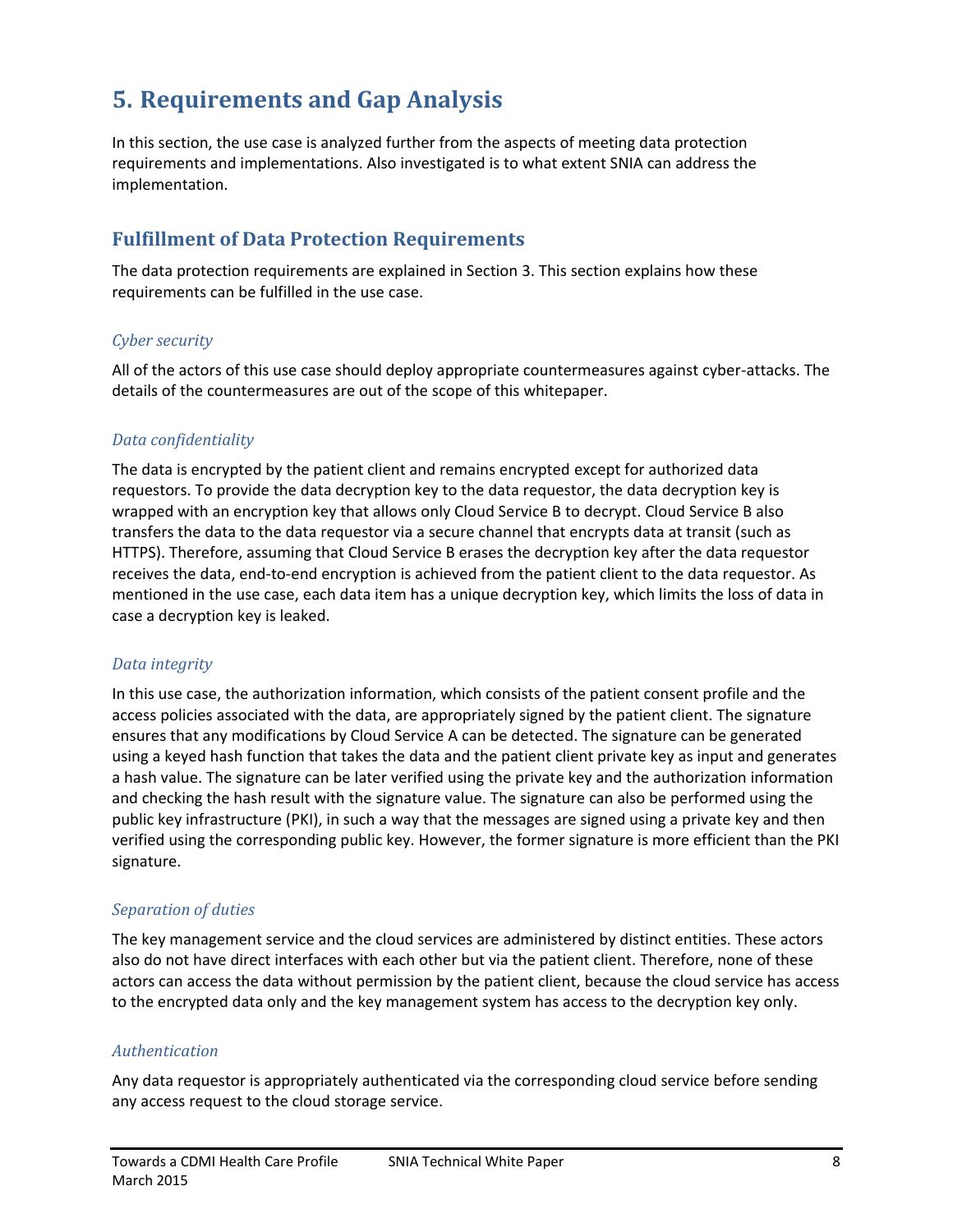#### *Authorization*

Any data requestor who is authenticated must be authorized by the patient client to access and use the data according to the applicable policies. The authorization process checks the eligibility of the data requestor for accessing the decryption key. Authorizing the data requestor is performed in two steps. First, Cloud Service B checks the eligibility of the data requestor in sending any access request. Then, the patient client evaluates access policies against the attributes of the data requestor. Note that next to the technical requirements of authorization, legal agreements between Cloud Service A and Cloud Service B are needed. This legal agreement should clarify what attributes are needed from the data requestor and what health institutes or members are permitted to request data.

#### *Patient privacy preservation*

Patient privacy preferences are specified in the patient consent profile. Using this profile, the patient can state that revealing his or her health data to data requestors is permitted under what purposes (for example, for emergency situations only). For each access request, the patient client should first check the patient consent profile. If the permission is given to reveal the data to other parties for the requested purpose, then the patient client evaluates access policies to decide whether the data requestor is authorized.

#### *Accountability*

All of the transactions from Cloud Service A, Cloud Service B, and the key management service are securely logged. The secure logging and auditing is out of the scope of this whitepaper.

### <span id="page-12-0"></span>**Implementation Requirements of the Use Case**

Implementing this use case requires using the appropriate protocols and deploying the technologies to exchange required messages and invoke functionalities, respectively. The protocols that are required for this use case are as follows:

- *Data management protocols* provide interfaces with cloud services to store, update, delete, and retrieve data.
- *Key management protocols* provide interfaces to the key management service to store, update, retrieve, and delete decryption keys.
- *Authentication protocols* provide interfaces with cloud services to transfer the data requestor credentials and also to exchange the attributes and other access information of the data requestor from one cloud service to another cloud service.
- *Authorization protocols* allow access policies and patient consent to be transferred from or to the patient client or cloud services.
- *Auditing protocols* allow audit logs of all transactions to be stored securely.

This whitepaper focuses on protocols that address the use case. However, to give further information about the underlying technological services and infrastructures, brief explanations are given below.

 Data center encryption and infrastructures, such as PKI, allow the data and the corresponding decryption key to be encrypted.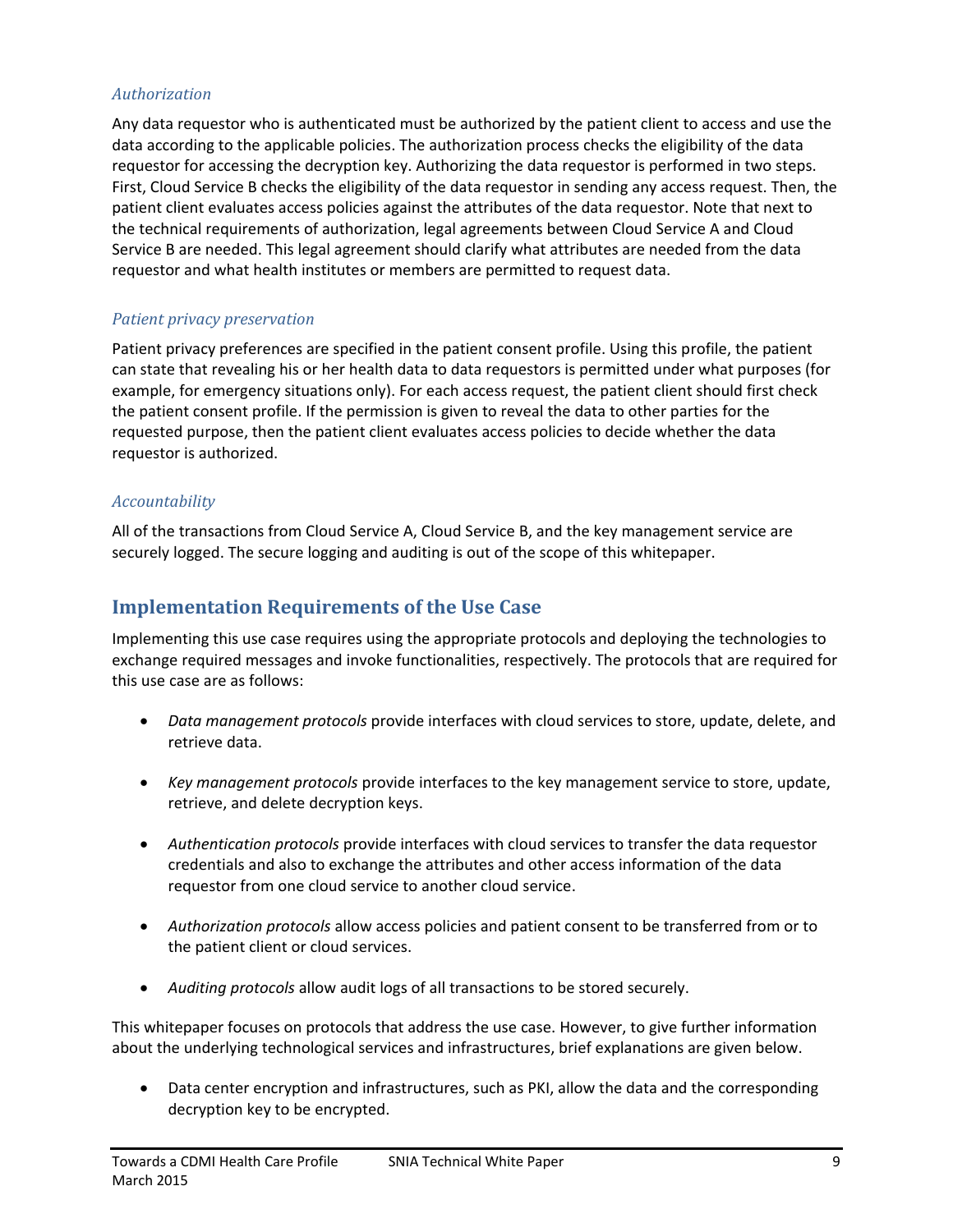- Authentication and identity management infrastructures provide unique identities to the data requestors and patients and store the attributes of data requestors. The authentication infrastructure also allows data requestor credentials to be verified.
- Authorization infrastructures allow access policies for access policy enforcement to be created, stored, and interpreted. [XACML](https://www.oasis-open.org/committees/xacml/) is an example of authorization infrastructure.

#### *Extent to which SNIA addresses this use case*

The Cloud Data Management Interface (CDMI) international standard is a protocol that has been standardized by SNIA to address data management protocols with cloud computing services. Therefore, it is clear that CDMI fully addresses the data management requirements of the use case, including the storage, update, deletion, and retrieval of data. Additionally, CDMI provides functionalities to discover the capabilities of a cloud service—for example, what encryption functions the cloud service supports, or how large the size of the metadata should be.

Key management is out of the scope of CDMI. However, CDMI is fully compatible with the [Key](https://www.oasis-open.org/committees/kmip/)  [Management Interoperability Protocol](https://www.oasis-open.org/committees/kmip/) (KMIP). KMIP is a well-established standard to address key management requirements. CDMI allows the data item to be assigned a globally unique identifier in such a way that the same identifier can be associated with the decryption key of the data. Using the identifier, decryption keys can be linked to their corresponding data items.

One of the main features of CDMI is that this international standard allows metadata to be associated with the data. The purpose of using metadata is to transfer all essential information to protect data, and particularly, to address authorization requirements to the cloud service. The current version of CDMI allows only using Access Control Lists (ACLs) in the metadata. Using ACLs, it can be specified which groups of data requestors are allowed to access the data. In addition, the ACLs can be updated later.

To address data confidentiality requirements, end-to-end encryption is needed from the patient client, where the health data is created, to the data requestor. Achieving end-to-end encryption requires both encryption of data at rest and encryption of data at transit. CDMI provides encryption of data at transit using TLS, which is needed to transmit the decrypted data securely from Cloud Service B to the data requestor. To protect confidentiality and integrity of data at rest, CDMI provides guidelines to the storage cloud service (or client) for the encryption functions, encryption mode, and the size of the encryption key, and hash functions that should be used for encryption/signature.

#### *Gap for health care profile*

As mentioned above, apart from key management, CDMI fully addresses the data management requirements of the use case. In addition, KMIP can fulfill the key management functionalities and is compatible with CDMI. However, other requirements of the use case—especially authorization and access policy management needs—can only be partially addressed by the current version of CDMI. As such, several extensions should be considered to address the requirements completely.

From a high-level view, the extension should be performed from three aspects—compatibility with health care standards, delegation of the storage of access policies and patient consent, and the provision of decryption keys to the data requestor.

First, as the use case is in the context of health care, the extended version of CDMI should be compatible with health care standards such as HL7 and FHIR. In this case, the definitions of the metadata that are used in CDMI should be extended to include security labels of these standards. In addition, the definition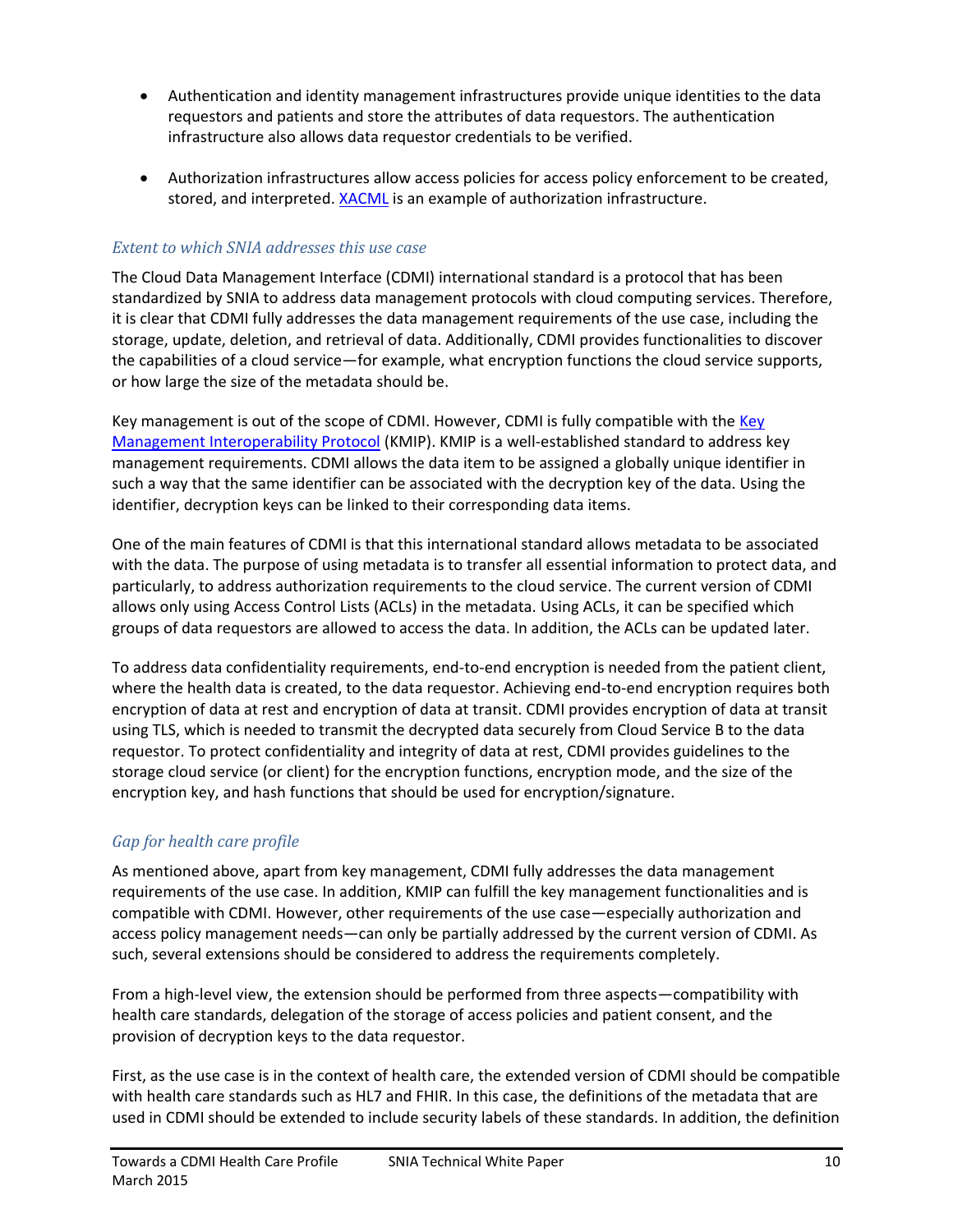of the metadata should be extended to include the patient consent profile as well as the purpose of action of the data requestor, which is required to enforce patient consent. The current profile allows metadata to include ACLs only.

Second, because the storage of access policies and patient consent is delegated to the cloud service while the enforcement is done by the patient client, it is crucial to verify the integrity of this authorization information. The use case addresses this requirement by signing the authorization information and storing the signatures on the cloud service. However, the current version of CDMI does not specify how to include and distinguish signature messages to or from the metadata. Therefore, the extended version of CDMI needs to address this problem.

Third, for each access request, the patient client needs to provide the decryption key to Cloud Service B via Cloud Service A, in such a way that only Cloud Service B can access the decryption key. Therefore, the decryption key should be encrypted using the public key of Cloud Service B. To provide the public key to the patient client, Cloud Service A should include the certificate of Cloud Service B in the access request that is forwarded to the patient client. Hence, CDMI should have the capability of transferring public key certificates along with the access request.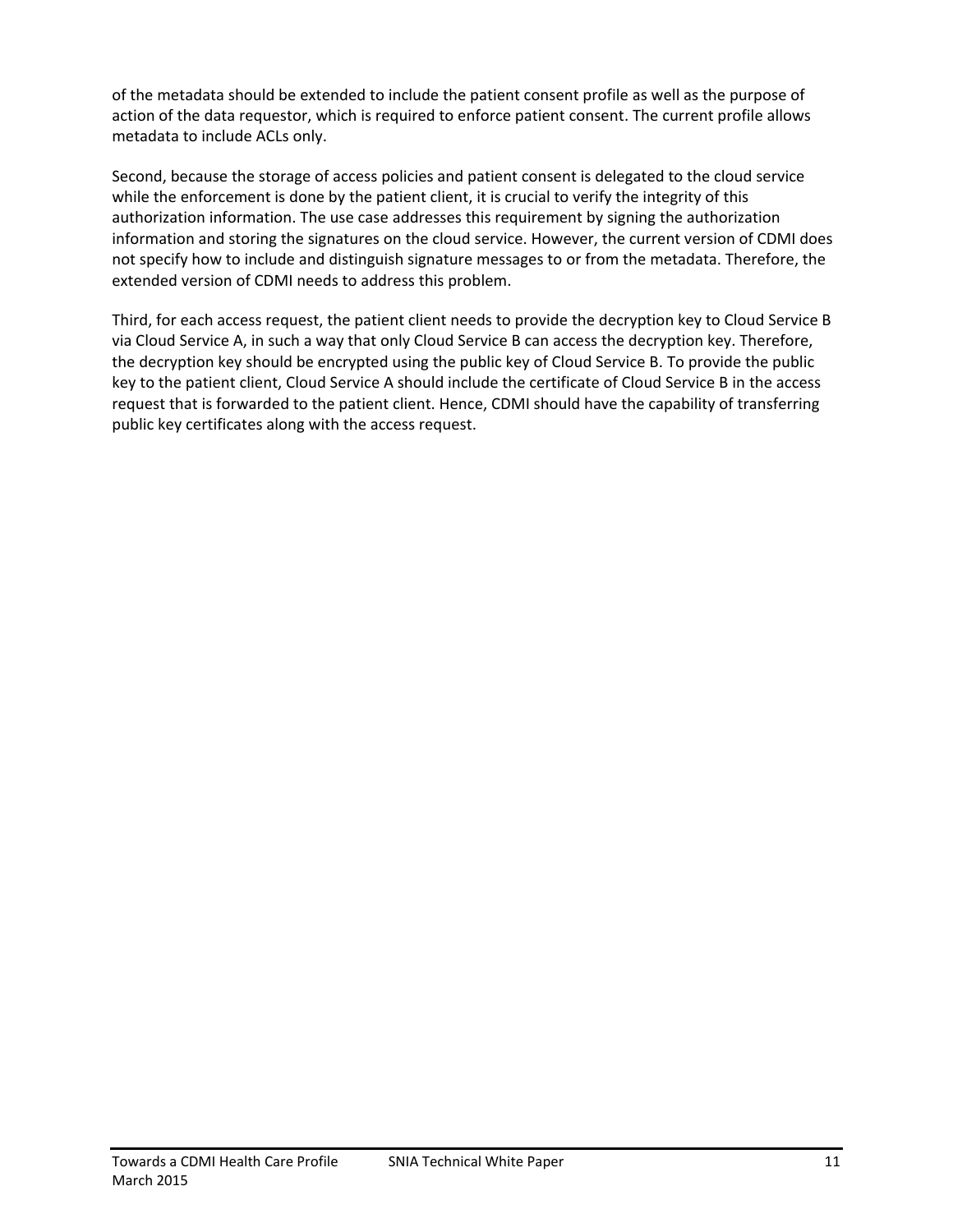# <span id="page-15-0"></span>**6. Architecture**

The architecture of the use case is illustrated in Figure 2, where all of the message exchanges and invoked functions are shown. According to [Assumption 2,](#page-10-2) the data and the associated patient profile are created on the patient client side or by mail. Therefore, no electronic protocol/functionality is required between the patient and the patient client. Therefore, the actor patient is not shown on the actor lists of the architecture.

### <span id="page-15-1"></span>**Secure Storage**

As Figure 2 shows, given the health data and the patient profile, the patient client first creates the access policies according to the laws, regulations, content of the data, and the system policies. The patient client then associates the access policies and the patient consent profile and their signatures to the data item. Access policy and patient consent and their signatures are shown as authorization information in this figure. To store the data securely on Cloud Service A, the patient client generates a unique encryption key for the data and encrypts the data. The patient client then stores the encrypted data on Cloud Service A and the corresponding decryption key on the key management service. Both the encrypted data and the corresponding decryption key are associated with a unique identifier that binds the data and the decryption key.

## <span id="page-15-2"></span>**Secure Retrieval**

For a data requestor to access the health data, an access request is sent to Cloud Service B. The request includes identification information (attributes) of the data requestor, as well as the type and purpose of access to the data. Given the access request, Cloud Service B verifies the credentials and identity of the data requestor. If verified, Cloud Service B retrieves the attributes of the data requestor from the local identity provider that keeps the up-to-date attributes of the data requestors subscribed to Cloud Service B. The retrieved attributes are translated into the semantics of Cloud Service A and then sent to Cloud Service A along with the access request.

Having received the access request, Cloud Service A sends the encrypted data to Cloud Service B. Recall that the authorization of the data requestor is used for accessing the decryption key only. To provide the corresponding decryption key to the data requestor, Cloud Service A sends an access request to the patient client. The access request includes authorization information and the signature associated with the data (access policy and patient consent), translated attributes of the data requestor, and the action or purpose of the access to the patient client.

The patient client verifies the integrity of the access policy and the patient client. If the integrity is verified, the patient consent and access policies are evaluated against the purpose of action, type of action and attributes, and the data requestor. If the data requestor is authorized, the patient client retrieves the decryption key using the identifier that is associated with the encrypted data. To retrieve the key, the patient client sends the key management system the identifier of the encrypted data and the credentials that prove the identity of the patient client. If the authentication of the patient client is performed successfully, the key management system sends back the requested decryption key.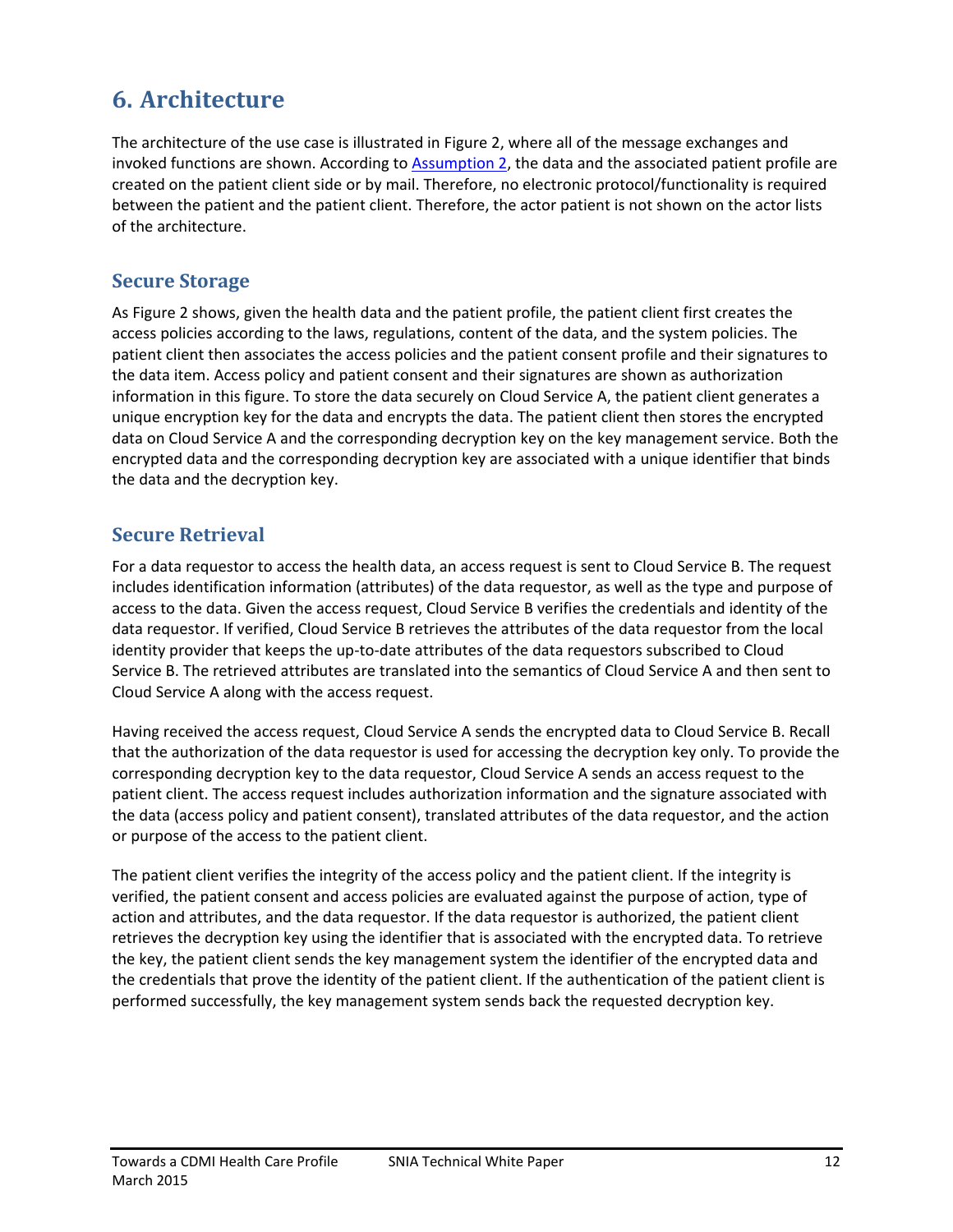

<span id="page-16-0"></span>**Figure 2. Architecture of the use case**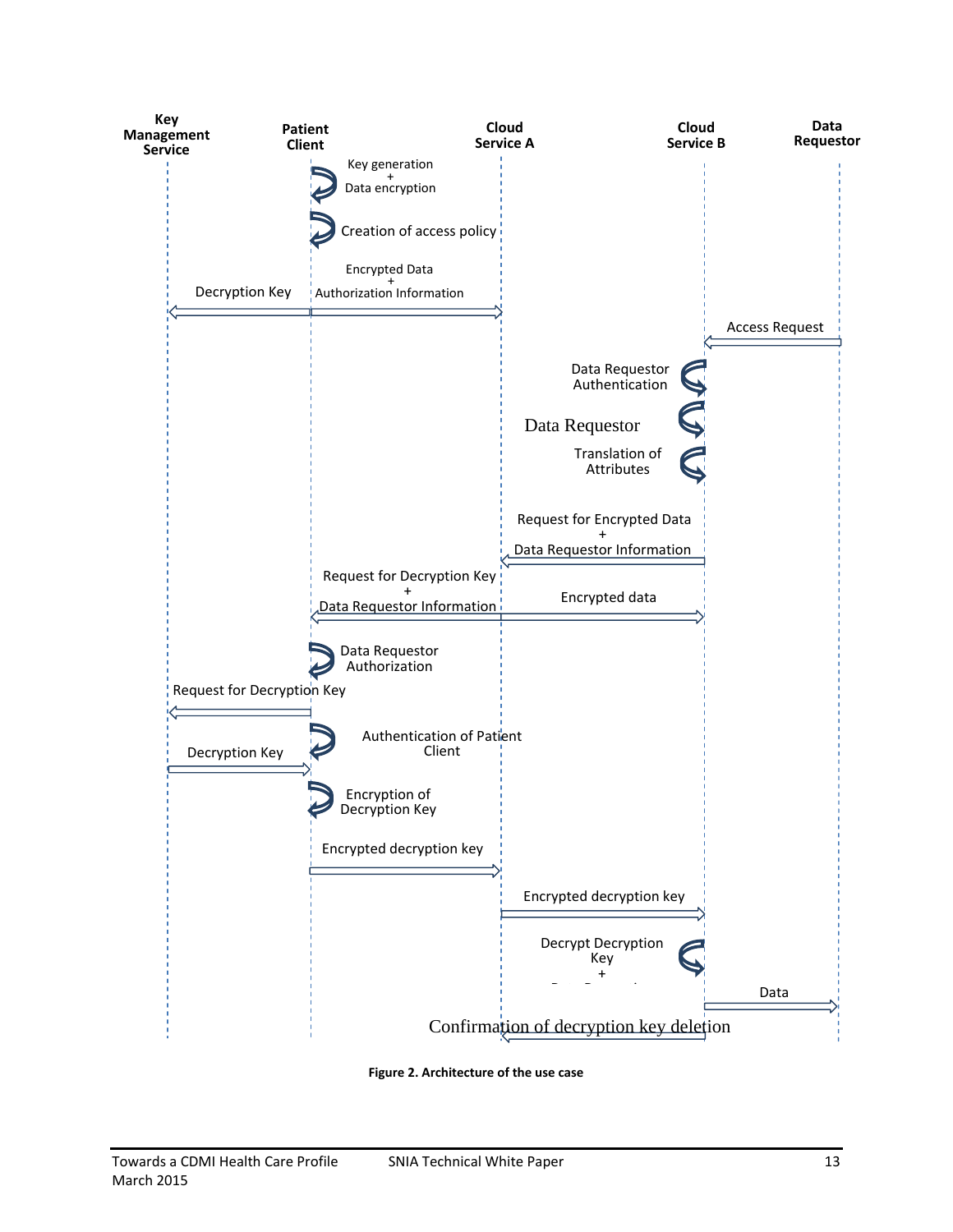Since the decryption key needs to be sent to Cloud Service B via Cloud Service A, it should be encrypted in such a way that only Cloud Service B can decrypt it. This encryption can be performed either by sharing a secret key between the patient client and Cloud Service B, or by using the public key of Cloud Service B. The patient client sends the encrypted decryption key to Cloud Service B via Cloud Service A. Given the encrypted decryption key, Cloud Service B first decrypts the decryption key and then decrypts the data. The data is then sent to the data requestor using a secure channel. Finally, Cloud Service B erases the decryption key according to the value TTL, which is mentioned in the data sharing contractual agreement, and sends a confirmation to Cloud Service A for the deletion.

# <span id="page-17-0"></span>**Implementation of the Architecture**

As mentioned above, to address the data management requirements, extension to CDMI may be necessary. This extension should be performed from three aspects—compatibility with health care standards, delegation of the storage of access policies and patient consent, and the provision of decryption keys to the data requestor. Before explaining more details about the extension considerations, related health care security standards are presented.

# <span id="page-17-1"></span>**Survey of HIE Standards**

This section provides a brief survey of the relevant security and privacy standards in health care. The purpose of this survey is to provide a better view on the extension prospect of CDMI and to show what parts of the architecture can be addressed by the extended version.

### *HL7/FHIR Security Labels [1]*

HL7 and FHIR define a framework and standards on how to exchange, share, and integrate health data. From a security point of view, these frameworks define a set of security labels that give extra information about the health data. The security labels provide some security or privacy information about the health data to increase the granularity of access policy enforcement. Using the security labels, the patient can define the level of sensitivity of data, how the patient is known to the public and the medical staff of the institute, and what part of the information about the health data can be revealed to authorized parties. In our use case, security labels should be used with access policies for a fine-grained policy enforcement.

### *Basic Patient Privacy Consent (BPPC) [2]*

This standard supports patient privacy. BPPC provides a semantic model on how patients can express their privacy preferences for health data. This standard is supported by HL7 and allows patient to specify what parts of their health data can be revealed to authorized data requestors for what purposes. The main elements of BPPC in expressing patient privacy are opt-in and opt-out, where opt-in is used to give permission for sharing information, and opt-out is used to refuse permission. BPPC is one of the essential components of the use case for specifying privacy preferences of the patient.

### *IHE-IUA [3]*

This standard provides authorization services using the HTTP protocol and is a substitution of OAuth for low power and constrained resource devices such as smart phones and tablets. Like OAuth, IHE-IUA allows a data owner to delegate generation of access tokens to external authorization parties. In addition, handling single sign-on authentication between several authorization systems is supported.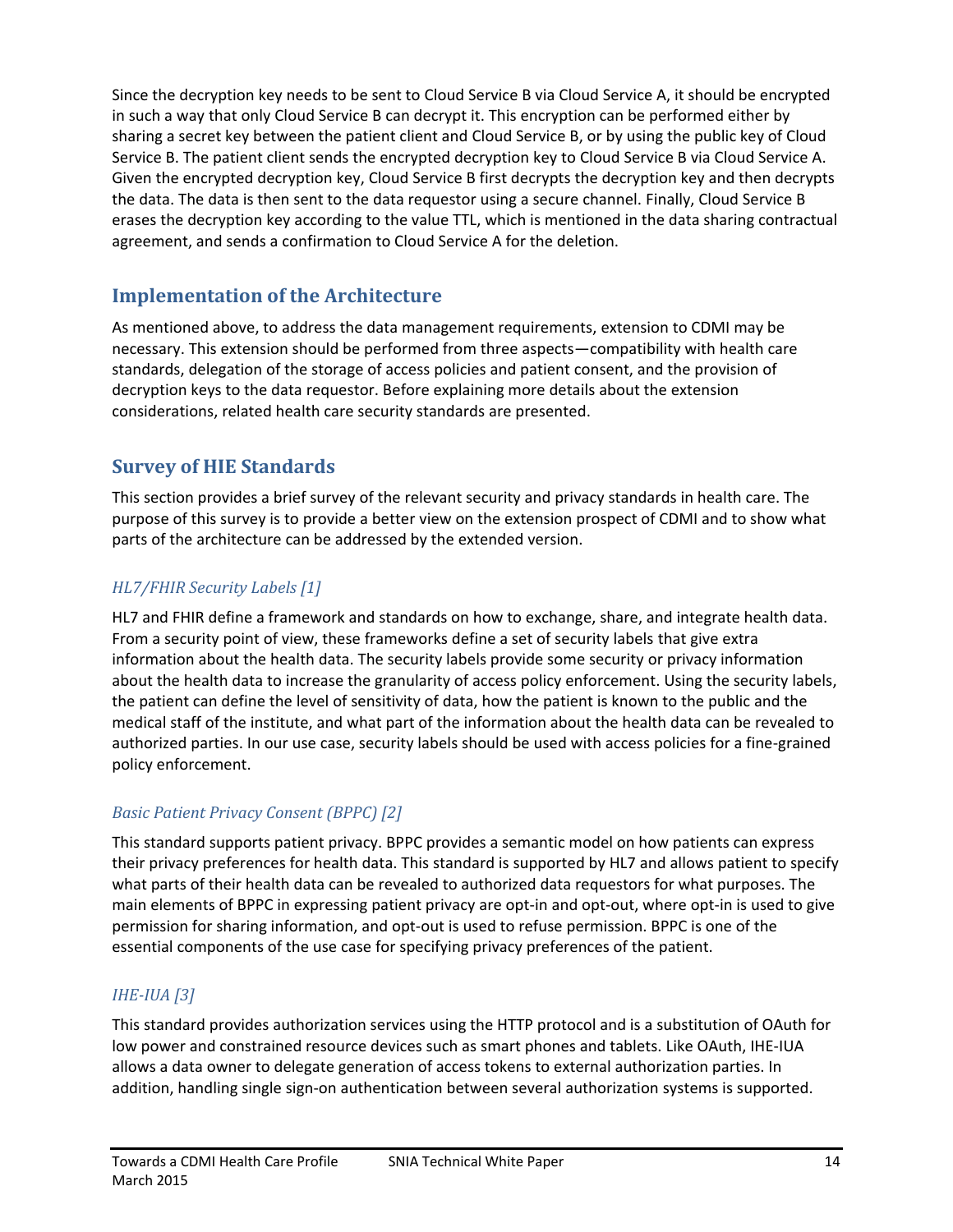This standard is not directly relevant for the use case, but it is needed if using several authorization services or delegating generating access tokens.

### *IHE-DEN [4]*

This standard provides a way to encrypt any type of data, such as media or text documents. The patient client can use this standard to encrypt health data.

### *IHE-XUA [5]*

This standard is a substitution of SAML for health care services. IHE-XUA allows assertion and transfer of authentication information of data requestors among several parties. This standard is required to implement the use case to transfer access request and attributes of the data requestor from Cloud Service B to Cloud Service A.

### <span id="page-18-0"></span>**CDMI Extension**

Before explaining the consideration to extend the CDMI international standard, some background information about CDMI metadata should be given. In general, CDMI allows associating four types of metadata to the data, as follows:

- HTTP metadata, which provide information about the HTTPS protocol
- User metadata, which gives information about data ownership
- System metadata, which includes information about the data
- Storage system metadata, which provides some information about the cloud storage service

The access control information, including the ACL and the patient consent profile, should be included in the system metadata. Currently, CDMI allows associating only ACL as access control information to the system metadata. However, to implement the use case, CDMI needs to be extended to support patient consent profile and security labels defined by HL7. In addition, the metadata should also contain the signature of the access control information. The extension should make it possible to distinguish the signature of the ACL from the signature of the patient consent profile.

The storage system metadata is used to contain information about the cloud service that stores the data. However, for this use case, the storage system metadata should not only contain information about Cloud Service A, but also information about Cloud Service B. The information about Cloud Service B should be the name and/or features of the cloud as well as the public key certificate of the cloud.

Therefore, in summary, the extended version of CDMI should support the following:

- Patient consent according to the BPPC standard
- HL7/FHIR security labels
- Access control information signatures
- Identity information of the cloud service that is requesting access to the data
- Purpose of access for enforcement of patient consent
- Name/features and public key certificate of the cloud service requesting access to the data

Figure 3 illustrates the architecture with the protocols that could be used for the implementation. In this figure, the extended version of the CDMI that meets the extension requirements mentioned above is denoted by CDMI+.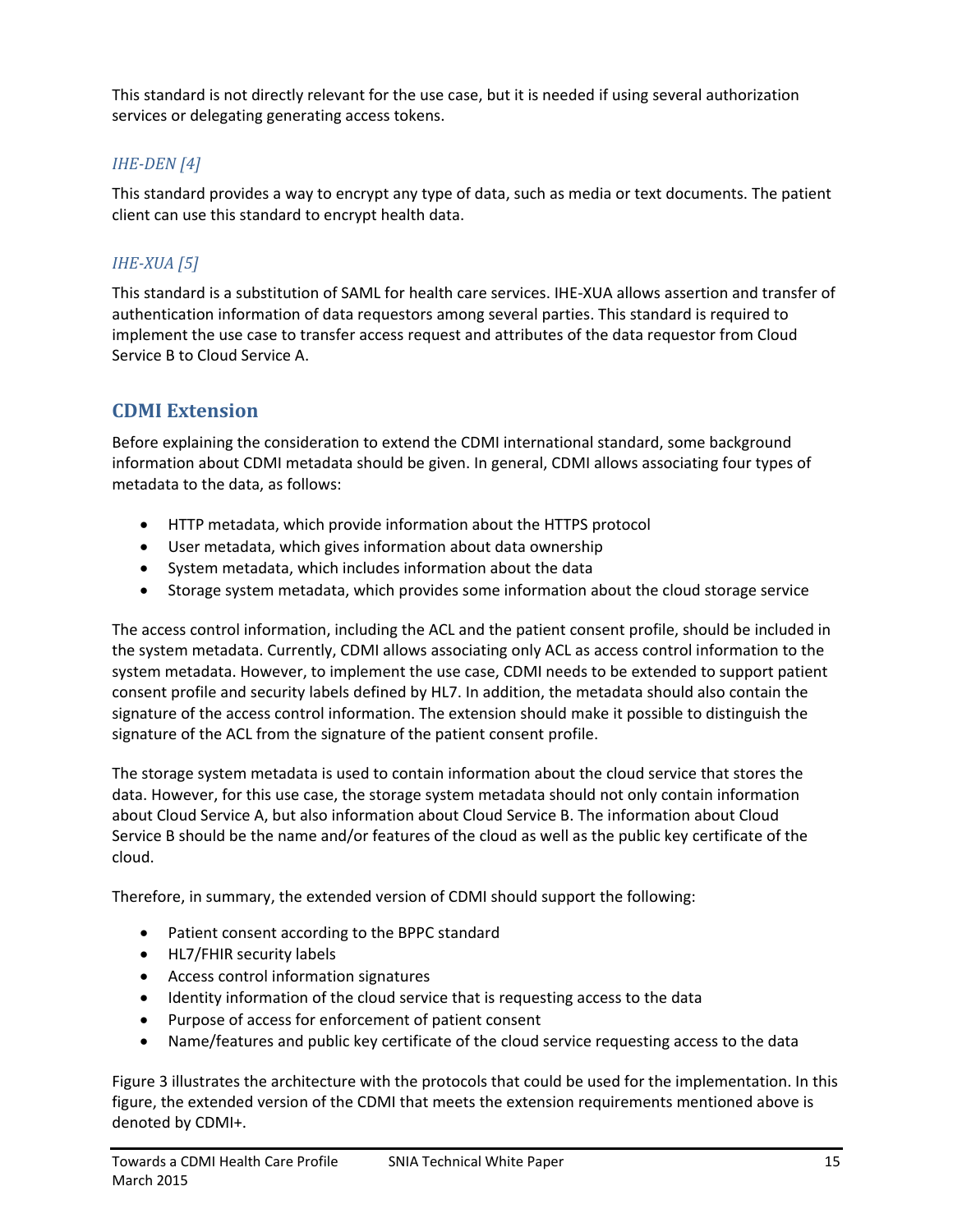

<span id="page-19-0"></span>**Figure 3. Protocols that implement the architecture**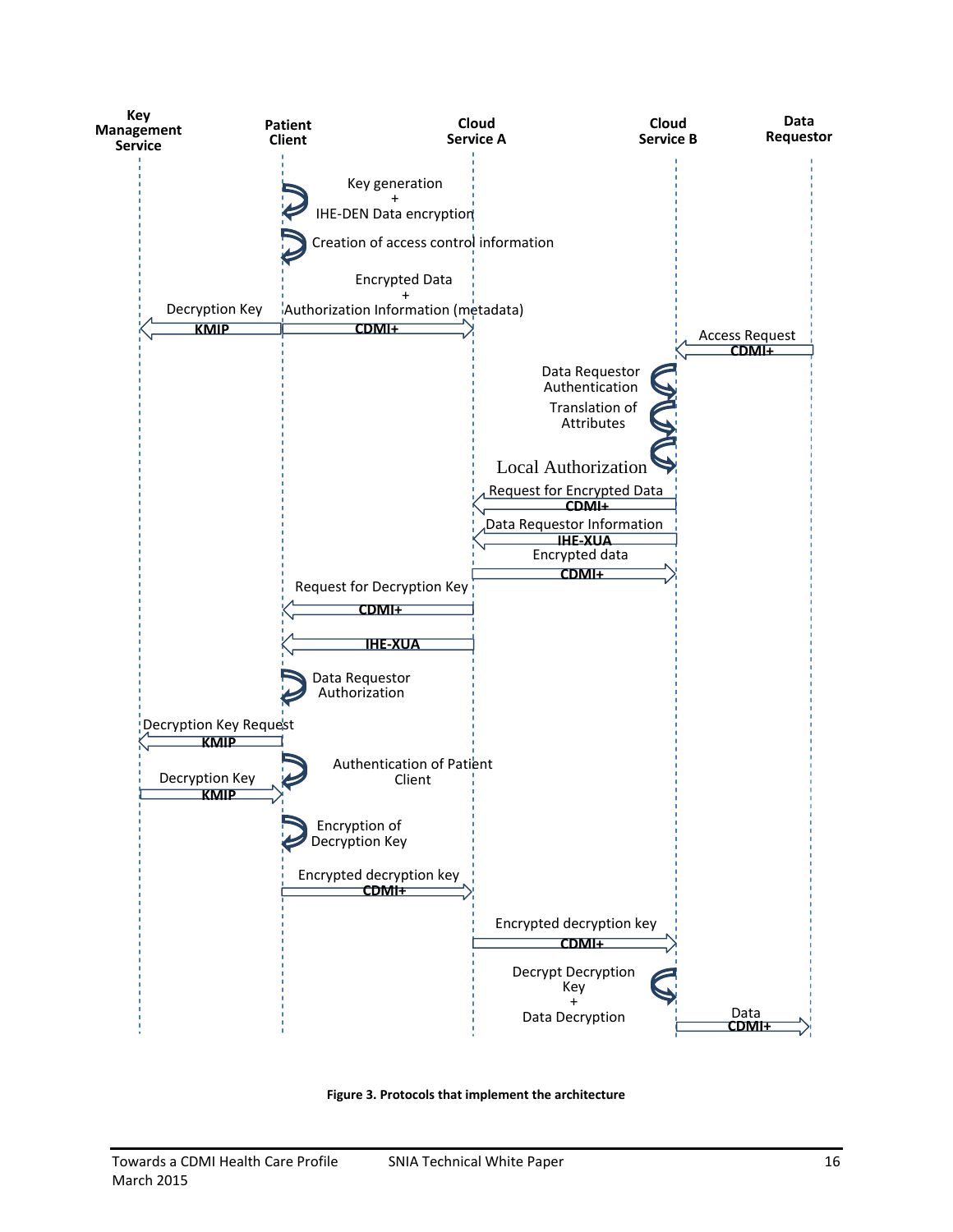# <span id="page-20-0"></span>**7. Roadmap**

Future use cases can evolve from the use case sketched in this whitepaper. In the use case discussed in this document, the patient client enforces the access policies. The advantage of such a use case is that it provides a higher level of trust in honest enforcement of the access policy. However, implementing this use case requires that the patient client to be equipped with computation resources that support invoking all of the access control functionalities. If the patient client has constraints in computational resources, it would be more efficient if the cloud service that requests access to the data were delegated to enforcing the access policies.

[Figure 4](#page-20-1) shows the use case that allows the enforcement of access control information to be delegated. In this use case, Cloud Services A and B share both the encrypted data and the access control information. Therefore, with each access request from the data requestor, Cloud Service B evaluates and enforces access control information.



**Figure 4. Health data protection use case with delegation of access control information**

<span id="page-20-1"></span>The main challenges of implementing this use case are establishing a trust relationship with Cloud Service B with respect to honestly enforcing policies and synchronizing access control information. More specifically, the patient client needs to be ensured that Cloud Service B completely adheres to access control information of the health data. Not adhering to the access control information can result from cyber-attacks or by deliberate actions of the cloud service. In addition, no standard protocol provides synchronization of access control information. For example, as soon as the patient updates his or her consent profile from Cloud Service A, the adjustment should be reflected in the patient consent profile that is stored on Cloud Service B.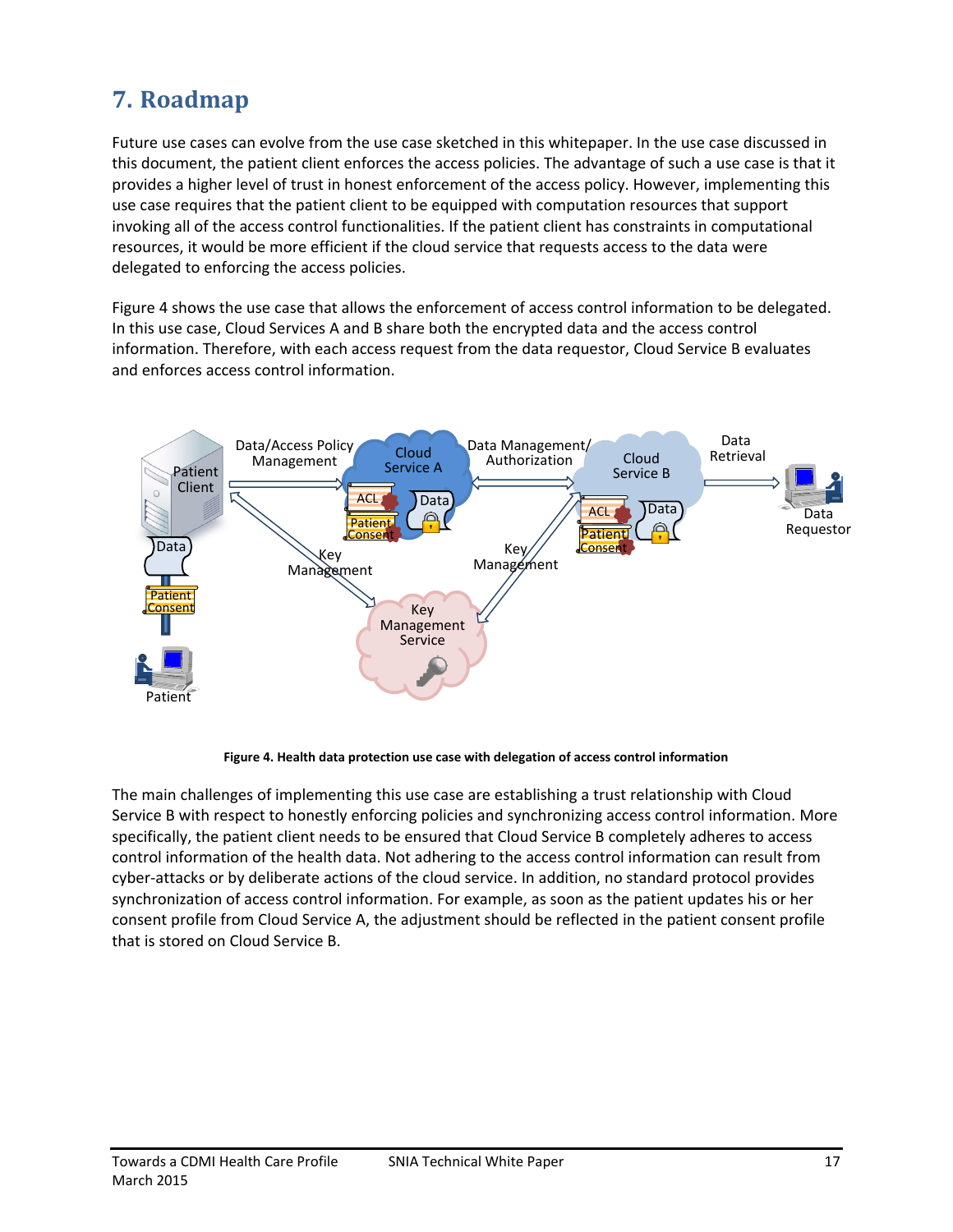# <span id="page-21-0"></span>**8. Conclusions**

This whitepaper presents a use case that provides functionalities to exchange health data across different cloud services. We showed how protecting health data against unauthorized access can be achieved. To implement this use case, a set of security and health care standards are considered for extending CDMI. We explained that CDMI could only partially address the data management requirements of the use case; thus, an extension should be considered to address the outlined requirements. The extension should be applied mainly on the definition of the metadata. In this way, the metadata should include the patient consent profile, signatures of access policies and patient consent profile, security labels, and the purpose of the access. In addition, the metadata should include information not only about the cloud service that stores data, but also about the cloud service that requests accessing the data.